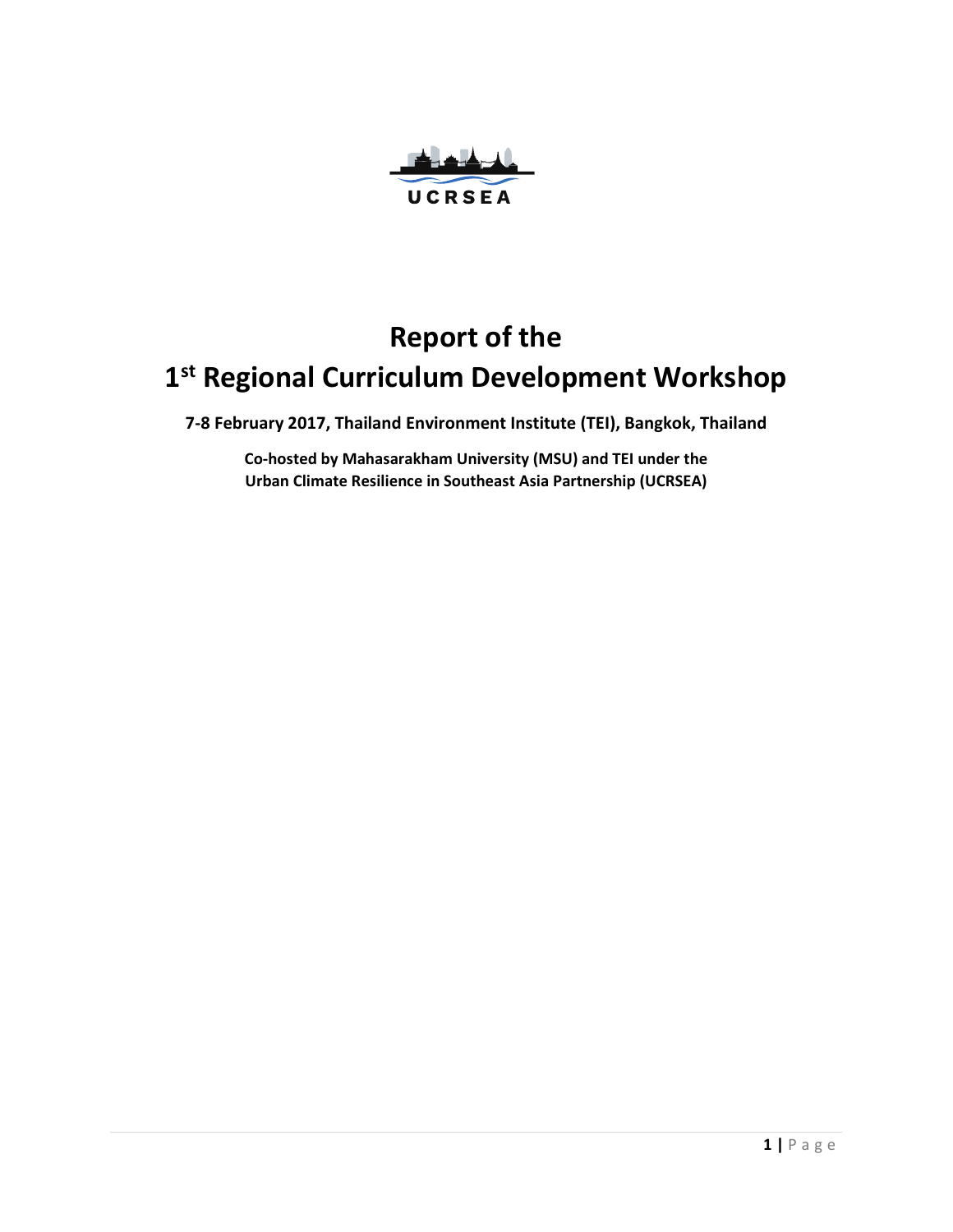#### **Summary of collective agreements and actions points**

- $\checkmark$  Physical science and social science need to be linked or integrated to create a collective understanding (interdisciplinary thinking) and common vision (national and regional). Sustainability might be differently perceived and understood in different contexts, by different disciplines and by different countries, to reach a common understanding of multi-discipline is essential.
- $\checkmark$  The Sustainability Science programme should be research-based and requires a multi-disciplinary approach.
- $\checkmark$  The structure of the programme has to be further defined, including target groups, learning outcomes, teaching methods, resource materials, etc. Ideally, a master or doctoral programme should be preferred.
- $\checkmark$  Fruitful SS research results can be used to inform the policy makers and support recommendations.
- $\checkmark$  Regional collaboration of academics and universities are essential to move forward the SS Degree Program. Exchanging knowledge, exploring funding for SS research at country and regional levels are crucial to achieve the SS goal.
- $\checkmark$  Different administrative or bureaucratic structures in academic institutions might put limitations to the development of the SS Degree Programme; countries have to re-think what kind of curriculum or teaching course is best to match their national and/or regional needs.
- $\checkmark$  Taught SS theories and subjects should be trans- and/or interdisciplinary.
- $\checkmark$  Tools and methodologies are essential and useful to influence decision-making processes and foster sustainability in the region, such as the application of geo-spatial software.
- $\checkmark$  A powerful network can produce a comprehensive databank and use available software which would facilitate filtering and analysis of data.
- $\checkmark$  Countries have different limitations to develop and implement the SS programme effectively (e.g., lack in technical equipment in Myanmar; complex bureaucratic structures of Cambodia; limited human resources in Laos; etc.). Collaboration between countries and universities are thus essential as overcome those barriers.
- $\checkmark$  Cases studies with a focus on regional and transboundary issues should in included in the resources materials.
- $\checkmark$  Critical thinking or 'out of the box' thinking are essential and should be promoted for guiding way of learning by students.

**Ecology and applied ecology**, such as human and urban ecology;

**Environmental monitoring and surveillance** – including air, quality, emission inventory,

marine and coastal zone, citizen science, local wisdoms, and access to information;

**Green production and growth** – including cleaner production, renewable energy, green technology, infrastructure development, entrepreneur and innovation, and agriculture and food security;

**Behavior change**: Asian culture;

**Sustainable governance** – including public policy/advocacy, equity and justice, and urban administration;

**Seminar**: Trans/inter-disciplinary research approaches;

**System thinking**

#### **Important Subjects Very Important Subjects**

**Sustainability theory and practices** – including issues in urban, social, gender, economics, environmental governance and politics; **Climate change as trans-disciplinary**: Adaptation, mitigation, transformation and trans-boundary;

**Environment and natural resource management** – including issues in waste water, energy, soil and air;

**Environmental management approaches**: EIA, SEA, EQA, HIA, ecological economics;

**Sustainability policy and planning** - including law/regulations, ethics, public policy, advocacy, regional policy, decision-making, land use planning and public participation;

**Technical tools for environmental assessment**: GIS-spatial technology, remote sensing, environmental modeling, environmental planning;

**Research and internship** – including research methodology and data analysis;

**Skills**: Communication, problem-solving and critical thinking, ethics;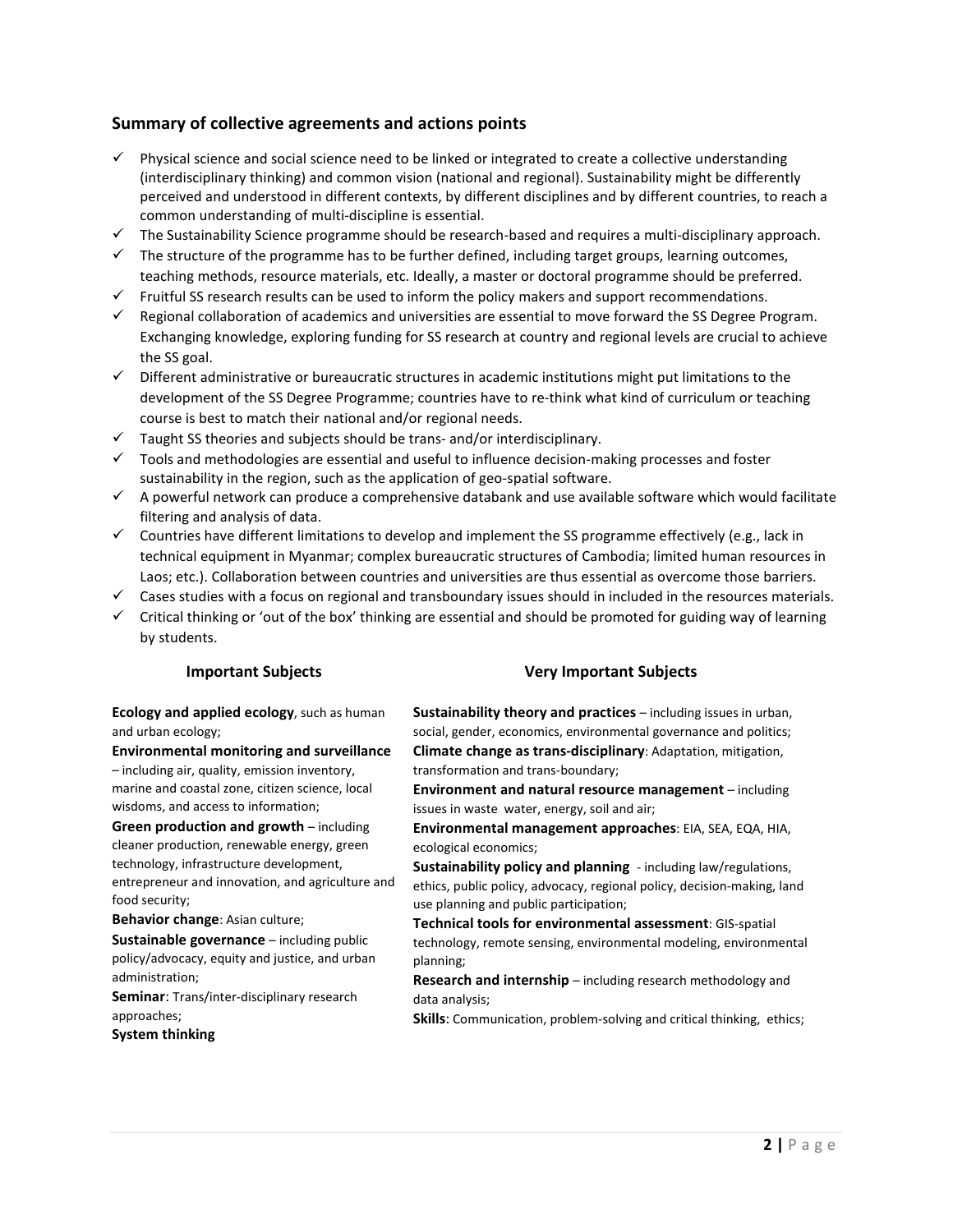### **Introduction, objectives and workshop program**

The  $1<sup>st</sup>$  Regional Curriculum Development Workshop was held on 7-8 February 2017 in the Thailand Environment Institute (TEI) in Bangkok, Thailand. This workshop aimed to influence teaching and research agendas in the GMS to address emerging challenges in urban climate resilience and to align with regional and global sustainable development goals.

The Urban Climate Resilience in Southeast Asia Partnership (UCRSEA) project is designed to strengthen the research capacity of multiple stakeholders in Southeast Asia and Canada in addressing core issues around regionalization, urbanization, climate change and people-centered vulnerability. It also aims to build collaborative networks of academics, researchers and post-graduate students to develop and test innovative conceptual and methodological frameworks in urban climate resilience and vulnerability assessments.

UCRSEA is implemented in the Mekong region. Being one of the most rapidly urbanizing regions in the world, the Mekong region is also highly vulnerable to climate change and natural disasters. While urbanization is a complex process driven by many forces, in particular, the regional economic integration through the ASEAN Economic Community (AEC) is driving much of the rapid urban change across the region. As the region becomes more physically, socially, and economically connected, the vulnerabilities and impacts of climate shocks are not only determined and bounded by location, but cascade through these inter-linked and inter-locked systems that transcend administrative and political boundaries.

Ultimately, UCRSEA aims to contribute to achieving national, regional and global agendas of sustainability and resilience. Within the framework of ASEAN-UN cooperation, the ASEAN member states are encouraged to create synergy between the ASEAN Community Vision 2025 and the 2030 Agenda for Sustainable Development. In addition, the role of climate action planned and implemented under the Paris Agreement is important for the attainment of both Vision 2025 and 2030 Agenda. The focus of UCRSEA can contribute to the SGDs 11 (Making cities and human settlements inclusive, safe, resilient and sustainable) and 13 (Taking urgent action to combat climate change and its impacts).

As an important project component, UCRSEA is supporting the development of a curriculum that will incorporate cross-cutting issues and cross-disciplinary approach of urban climate resilience concepts and practices. This will build on the existing platform of the environment-related field of established academic institutions in the Mekong region. However, it is recognized that in order to effectively contribute to achieving the sustainable development goals, particularly SDG11, there are gap and limitations within the existing teaching and research agendas. UCRSEA is designed to fill in some of the gaps.

The development of curriculum under UCRSEA is a collaborative process that will require inputs from senior academics and researchers from selected universities in the GMS to reshape and refine teaching and research strategies. This process will begin with dialogues and consultations to identify needs and gaps in current teaching and research agendas across the region. Networks of universities and academics will be involved in collaborative efforts to draft and plan teaching courses applicable to the Southeast Asian context. Participating academics will discuss approaches in integrating new curriculum into existing teaching and research agendas.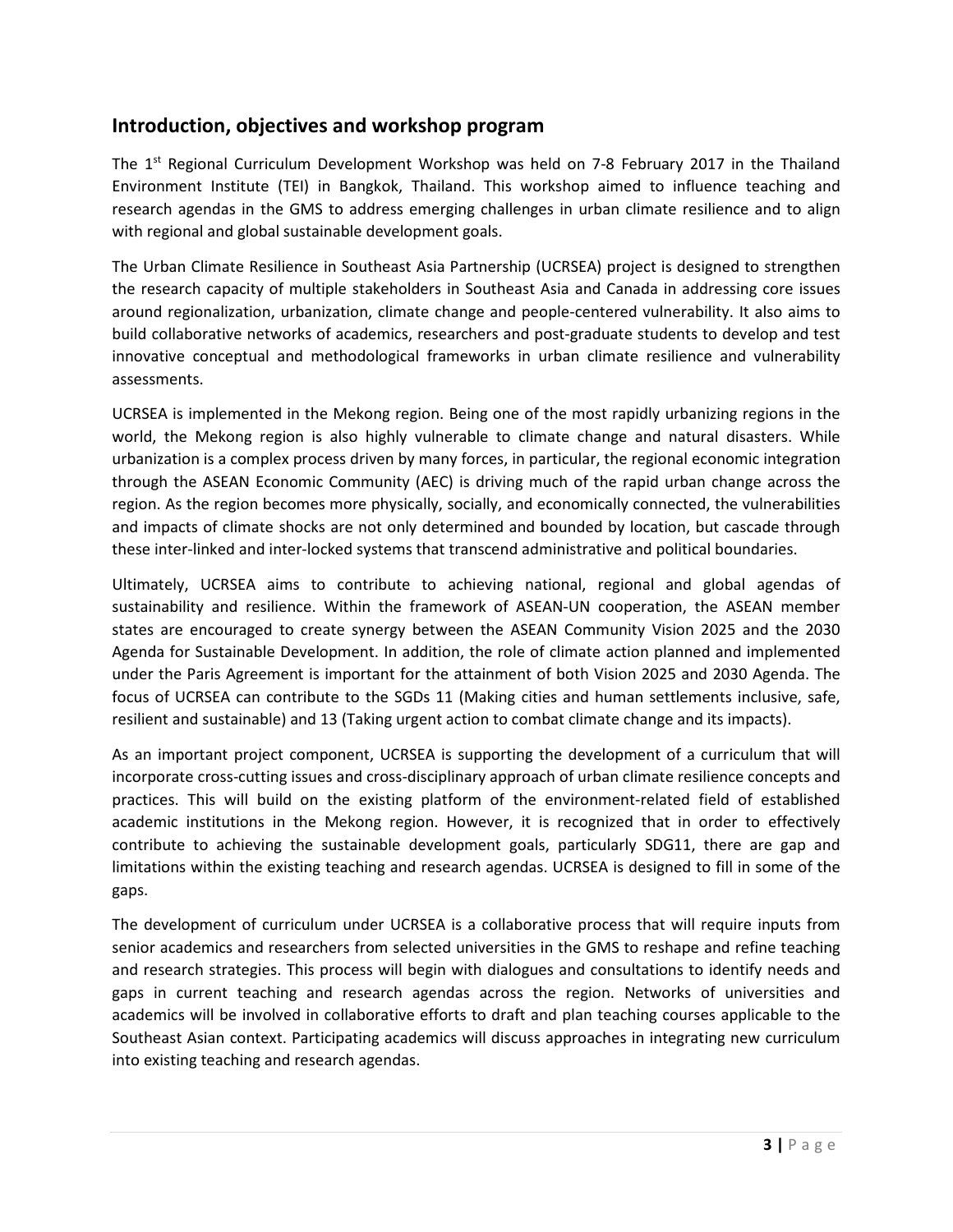Twenty-nine participants from five GMS countries, including Cambodia, Lao PDR, Myanmar, Thailand and Vietnam, attended the workshop. The workshop was co-hosted by the Faculty of Environment and Resource Studies (FERS) from Mahasarakham University (MSU) and TEI.

Dr Pakamas Thinphanga, Co-Director and Programme Manager at TEI, led together with Dr Yanyong Inmuong, Dean at FERS-MSU, the workshop as main facilitators; Dr Arika Bridhikitti, Lecturer at FERS-MSU, served as moderator, and Ms Astrud Lea Beringer, Research Coordinator at FERS-MSU, as rapporteur.

| 6 February 2017          | Participants travel to Bangkok                                                |  |  |  |  |  |  |  |  |
|--------------------------|-------------------------------------------------------------------------------|--|--|--|--|--|--|--|--|
| 7 February 2017          |                                                                               |  |  |  |  |  |  |  |  |
| Morning                  | 9-9.30am                                                                      |  |  |  |  |  |  |  |  |
|                          | Introduction of participants                                                  |  |  |  |  |  |  |  |  |
| Session 1                | 9.30-9.45                                                                     |  |  |  |  |  |  |  |  |
|                          | Objective and expected outputs of this meeting (Pakamas)                      |  |  |  |  |  |  |  |  |
|                          | 9.45-10.00                                                                    |  |  |  |  |  |  |  |  |
|                          | Framework of Curriculum Development (Dr Yanyong)                              |  |  |  |  |  |  |  |  |
|                          | 10.00-10.30                                                                   |  |  |  |  |  |  |  |  |
|                          | Brief introduction to UCRSEA conceptual framework,                            |  |  |  |  |  |  |  |  |
|                          | regional context and case studies (Pakamas)                                   |  |  |  |  |  |  |  |  |
|                          | Urbanisation, regionalisation<br>$\circ$                                      |  |  |  |  |  |  |  |  |
|                          | Urban poverty and vulnerability<br>O                                          |  |  |  |  |  |  |  |  |
|                          | Climate change<br>$\circ$                                                     |  |  |  |  |  |  |  |  |
|                          | Socio-economic development<br>O                                               |  |  |  |  |  |  |  |  |
|                          | What are priorities for the Mekong region?<br>O                               |  |  |  |  |  |  |  |  |
| Coffee break 10.30-10.45 |                                                                               |  |  |  |  |  |  |  |  |
| Session 2                | Brainstorming Question 1 - How can we achieve SDG11? What can                 |  |  |  |  |  |  |  |  |
|                          | universities do to contribute to achieve this?                                |  |  |  |  |  |  |  |  |
| 10.45-12.00              | Teaching / Research / Academic Services                                       |  |  |  |  |  |  |  |  |
|                          | Brainstorming Question 2 - How can we achieve SDG13? What can                 |  |  |  |  |  |  |  |  |
|                          | universities do to contribute to achieve this?                                |  |  |  |  |  |  |  |  |
|                          | Teaching / Research / Academic Services                                       |  |  |  |  |  |  |  |  |
| Lunch 12.00-13.30        |                                                                               |  |  |  |  |  |  |  |  |
| Session 3                | Combining physical and social sciences                                        |  |  |  |  |  |  |  |  |
| 13.30-14.30              | ADPC to present SERVIR - technical tools for<br>$\circ$                       |  |  |  |  |  |  |  |  |
|                          | teaching and research                                                         |  |  |  |  |  |  |  |  |
|                          | Q&A, discussion<br>O                                                          |  |  |  |  |  |  |  |  |
| Session 4                | Existing university curriculum and teaching courses                           |  |  |  |  |  |  |  |  |
| 14.30-15.30              | What subjects or topics exist already in your faculty /                       |  |  |  |  |  |  |  |  |
|                          | department in relation to Session 2?                                          |  |  |  |  |  |  |  |  |
|                          | Which subjects or topics meet your university faculty /                       |  |  |  |  |  |  |  |  |
|                          | department needs?                                                             |  |  |  |  |  |  |  |  |
|                          | Are we missing any subjects or topics to contribute to the<br>SDGs 11 and 13? |  |  |  |  |  |  |  |  |
|                          |                                                                               |  |  |  |  |  |  |  |  |

#### **Workshop agenda**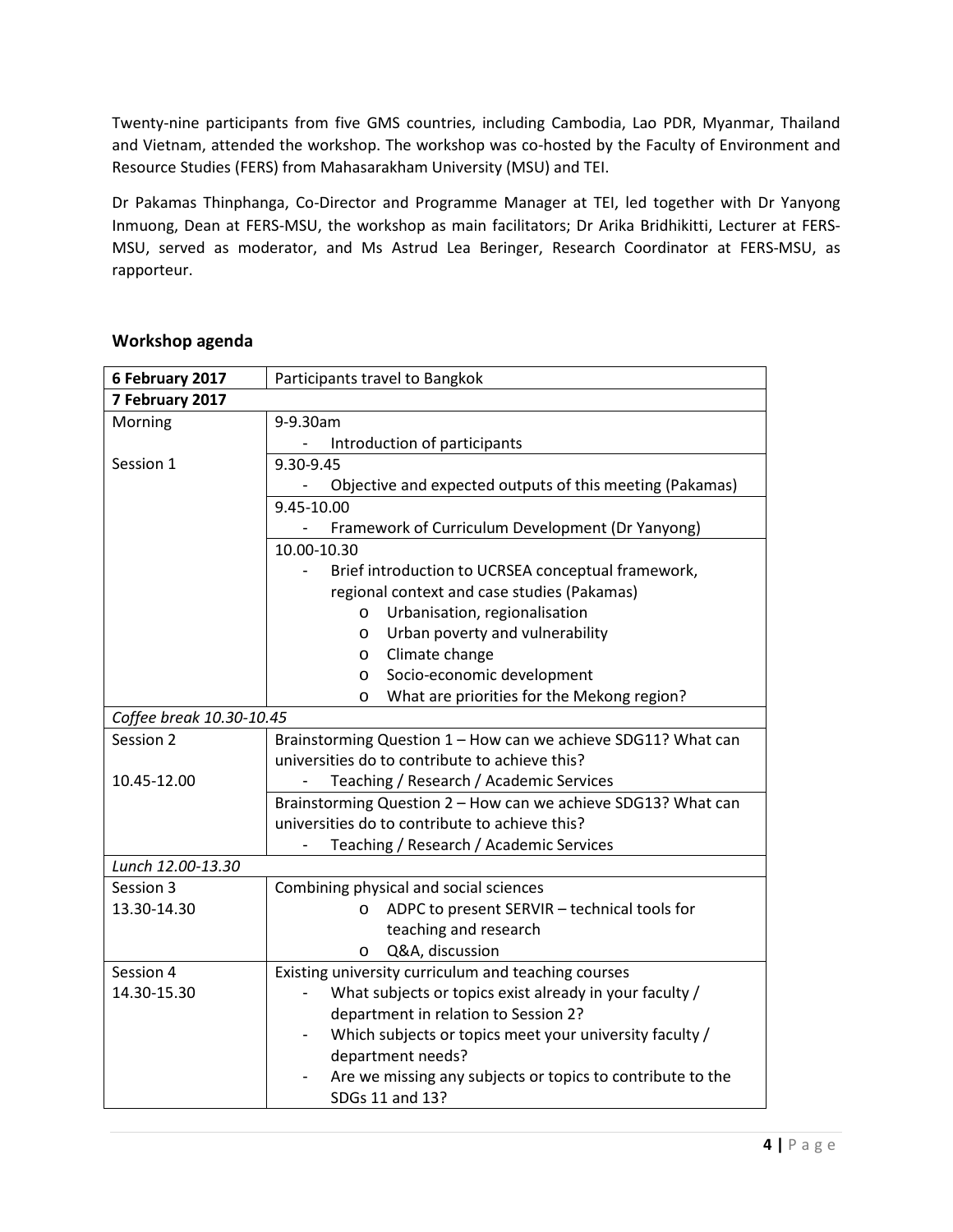| Coffee break             |                                                           |  |  |  |  |  |  |
|--------------------------|-----------------------------------------------------------|--|--|--|--|--|--|
|                          | Wrapping up                                               |  |  |  |  |  |  |
| Group dinner 6.30pm      |                                                           |  |  |  |  |  |  |
|                          |                                                           |  |  |  |  |  |  |
| 8 February 2017          |                                                           |  |  |  |  |  |  |
| 9.00-9.30                | Quick recap from Day 1                                    |  |  |  |  |  |  |
| 9.30-10.30               | <b>Brainstorming Question</b>                             |  |  |  |  |  |  |
|                          | To develop and design Sustainability Science Degree       |  |  |  |  |  |  |
|                          | Programme - what teaching course should be included in    |  |  |  |  |  |  |
|                          | your faculty or department?                               |  |  |  |  |  |  |
|                          | Discussion in 3 groups                                    |  |  |  |  |  |  |
| Coffee break 10.30-10.45 |                                                           |  |  |  |  |  |  |
| 10.45-12.00              | <b>Discussion</b>                                         |  |  |  |  |  |  |
|                          | Question 1 - what resources are needed to meet your needs |  |  |  |  |  |  |
|                          | and requirements to develop and implement Sustainability  |  |  |  |  |  |  |
|                          | Science Degree Programme?                                 |  |  |  |  |  |  |
|                          | Question 2 – what can we share or do to support this      |  |  |  |  |  |  |
|                          | network?                                                  |  |  |  |  |  |  |
| Lunch 12.00-13.30        |                                                           |  |  |  |  |  |  |
| 13.30-14.30              | Discussion                                                |  |  |  |  |  |  |
|                          | Next steps?                                               |  |  |  |  |  |  |
|                          | Work to be done between February and next<br>$\circ$      |  |  |  |  |  |  |
|                          | workshop in May?                                          |  |  |  |  |  |  |
|                          | Who should be involved in the next meeting?<br>$\circ$    |  |  |  |  |  |  |
|                          | Wrapping up                                               |  |  |  |  |  |  |
|                          | Participants depart Bangkok, travel home                  |  |  |  |  |  |  |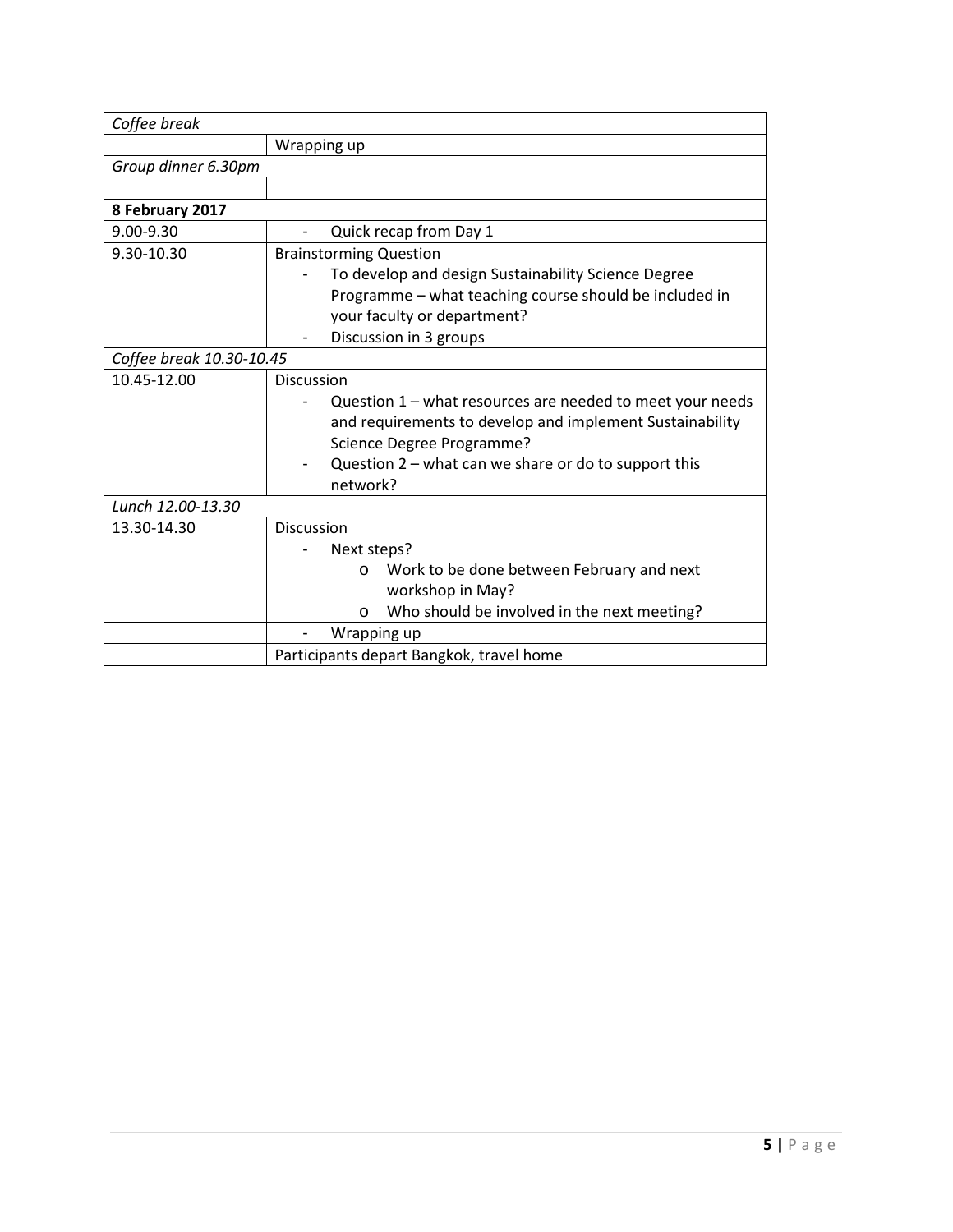## **Summary account of discussions**

**DAY I** 

*Tuesday, 7 February 2017* 

#### **SESSION I**

#### **OBJECTIVE AND EXPECTED OUTPUTS**

**Dr Pakamas Thinphanga**, Co-Director and Programme Manager at TEI, opened the workshop and stated as key objective to advance academic networks and innovative teaching in Sustainability Science (SS) in the GMS. Key outputs were, i) to form an academic network to share information and resources with MSU and/or TEI as focal points; ii) to develop a Sustainable Science Degree Programme (establishing essential subjects or topics in the GMS context and as an international programme); and iii) to agree on next steps.

#### **FRAMEWORK OF CURRICULUM DEVELOPMENT**

**Dr Yanyong Inmuong**, Dean at FERS, MSU, outlined the framework and needs of the curriculum framework. He emphasized that SS is strongly needed in the GMS due to the following:

- The 17 SDGs replaced the Millennium Development Goals (MDGs) in 2015 while SDG 11 and 13 become a major focus for building urban climate resilience;
- High regional economic integration in the GMS;
- Environmental and social changes;
- Active collaboration and cooperation between GMS countries;

He identified six essential steps for drafting a curriculum:

- 1) Identification of Issue/Problem/Need what is the purpose? The GMS region needs a new curriculum that deals with SDGs, regional integration, urbanization, etc.
- 2) Characteristics of Learners, Needs? (Undergraduate, Postgraduate, Researcher)
- 3) Learning Outcomes/Objectives?
- 4) Key relevant contents/resource materials: What? Resource material has to match the regional context;
- 5) Methods to accomplish learning outcomes: How to teach? Research-oriented?
- 6) Evaluation of methods, content, and intended outcomes: Mixed methods?

Dr Yanyong pointed out that there is no teaching course yet in Thailand that focuses on sustainability science connected to the SDGs. He suggested to develop a **research-based** curriculum which emphasizes students undertaking enquiry-based learning. Last, the curriculum development means 'dealing with complexity' as there are multiple pressures or drivers of active regional integration, growth, urbanization, resource flow and climate change; SS needs a **multidisciplinary nature**.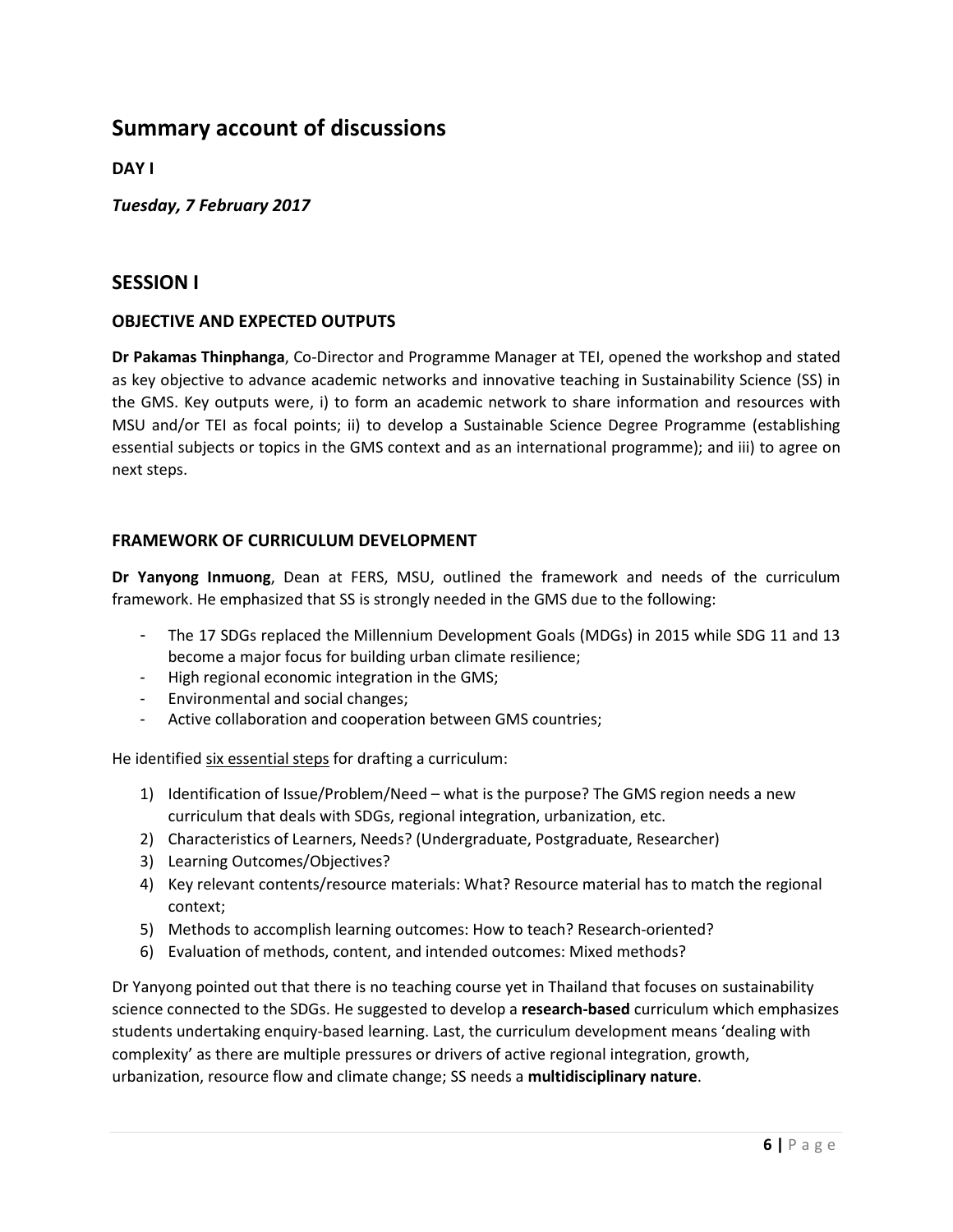### **INTRODUCTION TO UCRSEA CONCEPTUAL FRAMEWORK, REGIONAL CONTEXT & CASE STUDIES**

**Dr Pakamas** gave an introduction to the UCRSEA conceptual framework, regional context and case studies. UCRSEA's major objective is to build capacities of multiple stakeholders (researcher and students) on interactions between regional integration, urbanization and climate change. It also aims to i) build networks of students, academics and researchers, ii) influence new research and teaching agendas, iii) strengthening civil society capacity development, and iv) contribute to changes of policy development and policy debates.

In order to comprehend urban climate resilience, it is necessary to understand the meaning of 'urban', the term 'city' and climate change in an urban context, the meaning of resilience (To what? To whom?), and how to assess vulnerabilities in urban areas. This project works at the city level on secondary cities, engaged with universities.

Dr Pakamas pointed out that urban is not only about location but about process. It is important to identify the drivers of urbanization, such as economic development, transformation from agriculture to industry, but also migration, labor and movement of people (rural to urban) have an impact on urban growth. Different drivers makes the region more connected. Some urban centers that are located in climate risk areas or hazardous places (floodplain areas) are more vulnerable to climate shocks. Driven by economic development, changing land use and resource flows often have significant implications for urban areas in the event of extreme weather.

Climate change is affiliated with uncertainties and unpredictable patterns. Urban processes are changing or creating risks and vulnerabilities. It is essential to move away from traditional climate studies approaches of 'predict and act' in order to build urban climate resilience. Urban systems are complex and face cascading impacts (direct and indirect). A major challenge that many Southeast Asian cities are facing is governance.

UCRSEA makes use of the Climate Resilience Framework (CRF) which focuses on three urban components: Agents, systems and institutions. The tool of Shared Learning Dialogues (SLDs) is used to create understand and learning of those three components. It is an iterative process of assessing vulnerabilities and identifying resilience actors in a public domain. The concept of resilience fits well with dealing of shocks and crisis as it focuses on a multi-scale level and dynamics. It analyzes how different people interact and access urban systems such as energy, water, food, transport or waste (interlinked and interdependent). For instance, when electricity falls out, the water pumps will stop working.

UCRSEA has three major guiding questions for research activities in the GMS region:

- 1) *How will climate change impact the poverty and vulnerability of urban residents in Southeast Asia?* – It is often assumed that poor people are more vulnerable to climate change but in changing urban areas this is not always the case. It is challenging how to assess vulnerability of different people in different cities.
- 2) *What does knowledge from both academic literature and action research, tell us about creating climate resilient urban governance that is both inclusive and equitable?*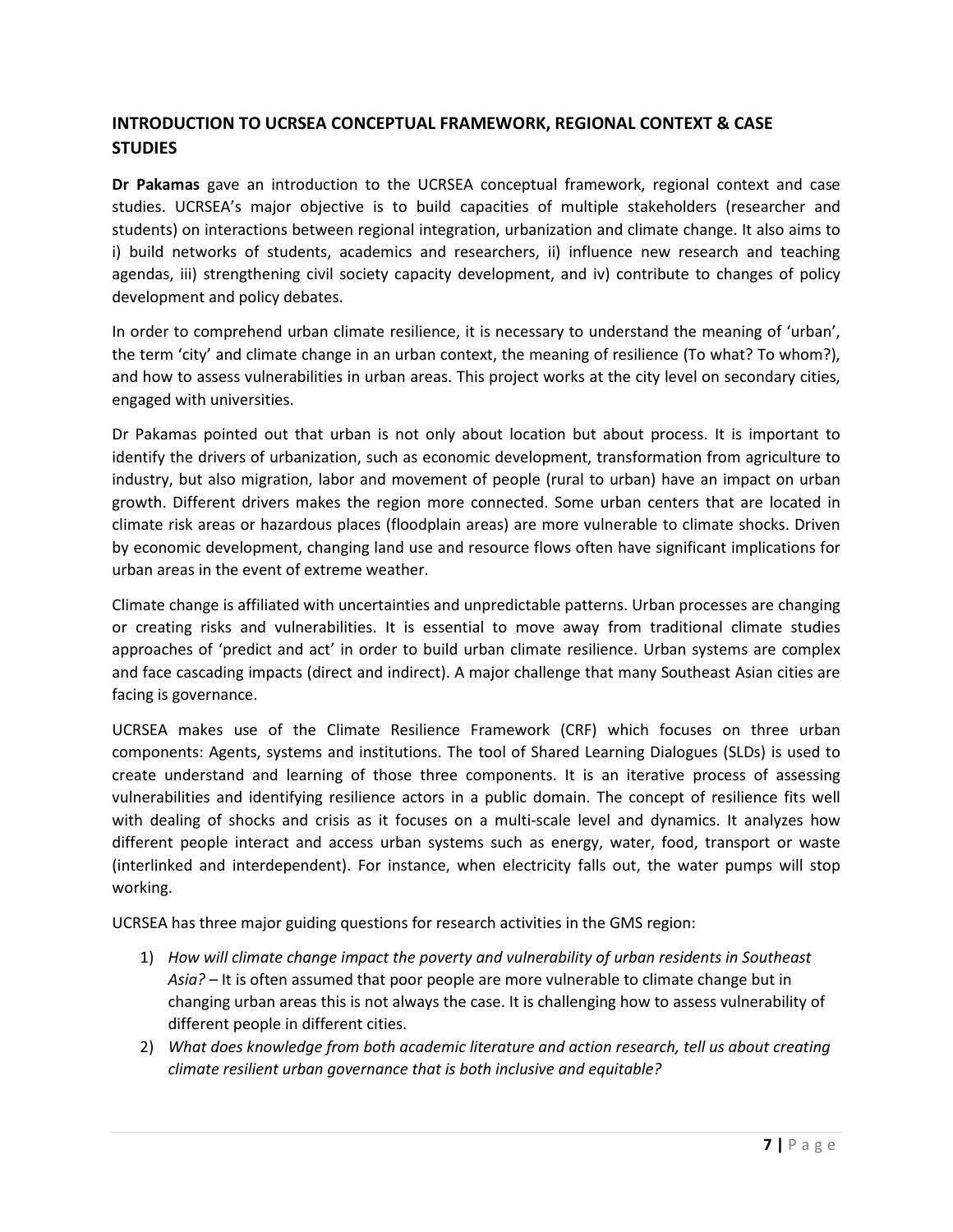*3) How can we strengthen the agency of individuals, groups and institutions to improve economic, physical and social well-being in urban areas, particularly in response to climate change?* 

#### **SESSION II**

#### **BRAINSTORMING SDGs**

#### **SDG 11:** "Make cities and human settlements **inclusive, safe, resilient and sustainable"**

#### **SDG 13:** "Take urgent action to combat **climate change** and its **impacts**"

The participants were encouraged to consider the question, *how academics and universities can contribute to achieve SDG 11 and 13*, and to write their ideas on sticky notes with respect to three categories: i) Teaching, ii) research, and iii) academic services. The results are presented in annex I.

In an **open forum**, the participants shared their reflections on the group activity. Statements made included the following:

- Academic Services: There is a different understanding in different countries. In Vietnam, for instance, academic services means to support the establishment of a hub or place for communities to go to if there are problems. In Thailand, it means the university faculties deliver consultation services for public or private agencies and outreach activities for communities.
- Research:
	- o Research findings can contribute to the improvement of real-life situations. Research conducted and led in Southeast Asia is necessary as most research comes from developed countries.
	- o Funding for research is difficult to acquire, in particular in public universities.
	- o In Myanmar, there has yet to be separated faculties established for environment and resource studies; until now it is still integrated into other disciplines. Hence, there is more separated than collective research conducted in the field of environment.

#### **SESSION III**

#### **COMBINING PHYSICAL AND SOCIAL SCIENCE**

#### *ASIAN DISASTER PREAREDNESS CENTER (ADPC) PRESENTS SERVIR – TECHNICAL TOOLS FOR TEACHING AND RESEARCH*

**Dr Peeranan Towashiraporn**, Chief of Party, presented ADPC's SERVIR MEKONG program, technical tools for teaching and research. It is a partnership between USAID and NASA to establish long-term partnerships and tools for decision-makers, to identify, address and resolve data and information challenges, with a focus on climate change and implications on land-use, agriculture, biodiversity, among others. The overall goals is to enhance climate change adaptation and landscape management in the Lower Mekong Region through increased application of geo-spatial data.

The outputs are: i) Improved capacity of institutions to use earth observation information and geospatial information technologies, ii) awareness of stakeholders, iii) user-tailored geospatial data, products and tools, and iv) ADPC strengthened. SERVIR's approach is focused and demand-driven, building partnerships, develop regional outcomes, building on existing efforts, and use an adaptable and sustainable approach.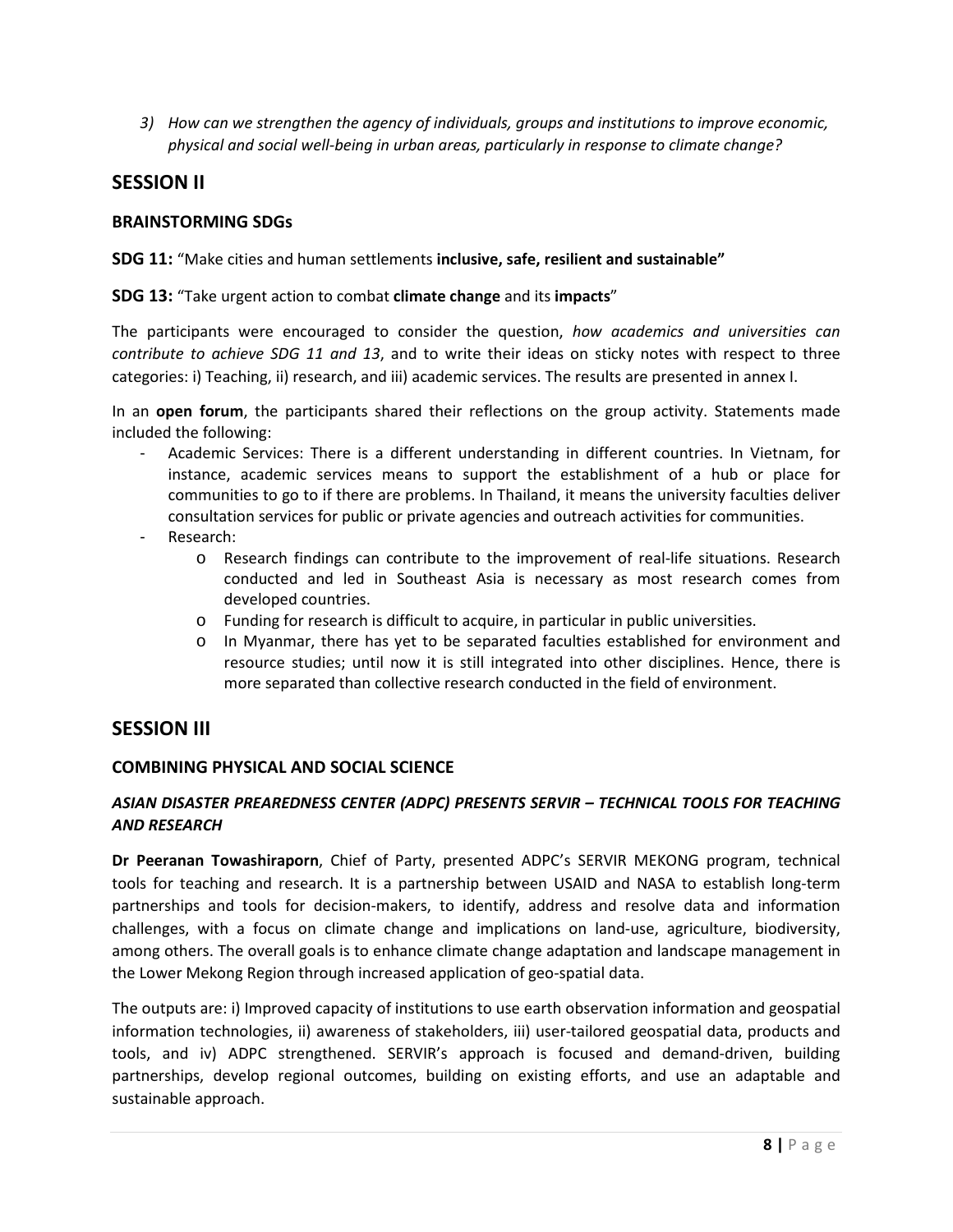SERVIR develops special decision support tools, such as i) virtual rain and stream gauge data, ii) surface water mapping, iii) regional land cover monitoring system, iv) regional drought monitoring system, and v) capacity building strategy for university partners.

### **SESSION IV**

#### **EXISTING UNIVERSITY CURRICULUM AND TEACHING COURSES**

**Dr Pakamas** and **Dr Yanyong** outlined that it is important to revisit ideas on SS and consider *what is missing* in existing university curriculums or teaching courses, *what to teach*, *what research* is needed, *what academic services*, *what methods, methodologies and tools*, *what skills* are needed to contribute to achieve the SDGs 11 and 13.

The participants were encouraged to consider three questions:

- *1) What subjects or topics exist already in your faculty / department in relation to Session 2?*
- *2) Which subjects or topics meet your university faculty / department needs?*
- *3) Are we missing any subjects or topics to contribute to the SDGs 11 and 13?*

The results are presented in annex II.

In an open forum, the participants shared their reflections on the presentation. Statements made included the following:

- In the PhD program of the Faculty of Humanities and Social Science in Khon Kaen University, students are encouraged to pick up research topics, such as urban resilience and development, urban energy planning or urban poor. The program lacks a supporting class on knowledge production and methods.
- The Department of Geography in the University of Mandalay teaches Environmental Geography and Urban and Settlement Geography but lacks in computer facilities and application software. New subjects such as Urban and Climate Management are needed.
- Dr Buapun Promphakping, Director of the Civil Society Nonprofit Management Center (CSNM) and head of the Wellbeing and Sustainable Development Research Group in Khon Kaen University, questioned how climate change tools could be used in social science and how social science methodologies can be used in natural science. He suggested 'citizen science' as one good approach.
- Dr Yanyong suggested to develop a guideline or handbook for lecturers of the SS programme.
- Dr Le Thi Trinh, Dean of the Faculty of Hanoi University of Natural Resources and Environment, raised her concern how to improve student's skills in order for them to apply and use the knowledge after their graduation.
- More focus on resource management is needed in Southeast Asia; in the United States of America, climate change mitigation is a major focus while climate change adaptation is more relevant in Southeast Asia.
- Transboundary issues at a regional level were mentioned as essential to be included into the SS programme; textbooks also need to take in regional case studies.
- Students need to learn how to think critical and 'out of the box'.
- Environmental ethics and environmental law are further important teaching subjects.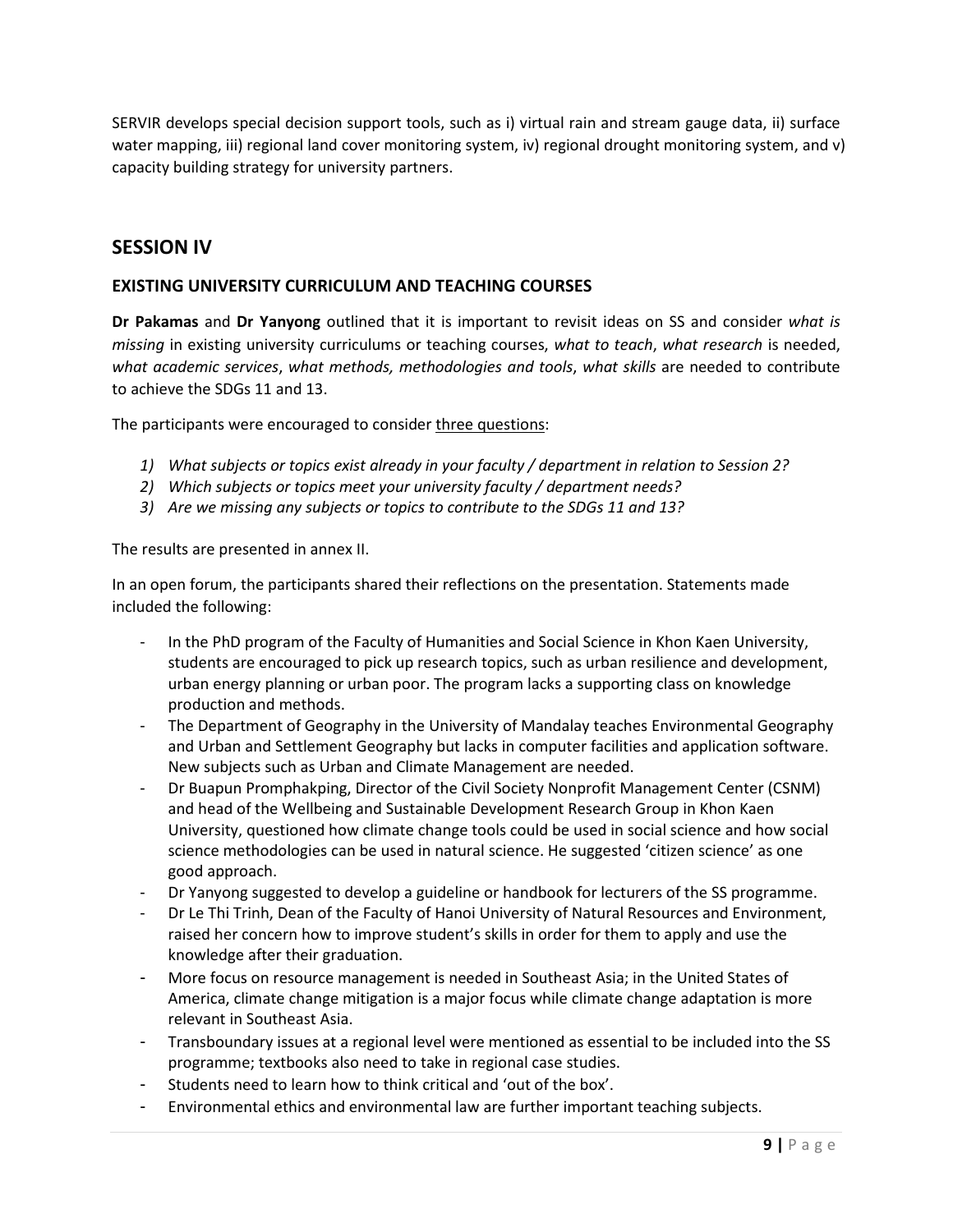- Dr Hue Le Thi Van from the Center for Natural Resources and Environmental at Vietnam National University Hanoi suggested to include Gender into the SS programme.
- Dr Nguyen Thi Van Ha, Dean of the Faculty of Environment at Ho Chi Minh University of Natural Resources and Environment, said that climate change needs to be integrated into different curriculums. Moreover, community-tailored projects should be included in student activities in order to build innovations for communities.
- Dr Vattanimixay Chansomphou, Assistant Dean at the Faculty of Environmental Science, National University of Lao PDR, found climate economics and environmental statistics as essential teaching subjects.

### **DAY II**

#### *Wednesday, 8 February 2017*

### **Recapturing key points from the first workshop day**

Dr Yanyong and Dr Pakamas recaptured the findings from the 1<sup>st</sup> workshop day:

In view of the course content following key elements have to be considered:

- Networking;
- Collaboration and partnership: Need to help each other and carry on the vision;
- Sustainable Science Degree Programme:
	- o Content: Curriculum for Doctoral and/or Master; Course could be also for Bachelors;
	- $\circ$  Tools and methodologies: There are many tools available most appropriate ones have to be identified;
	- o Skills: What are the teaching tactics or strategies?

#### Reasons for the need of Sustainable Science in the GMS are as following:

- Social equity and justice;
- Gender issues;
- Rural-urban linkages (not enough understanding about the interactions);
- Governance, administration and services (politics, fairness, and public participation);
- Urban development, planning and public policy (challenging issues such as traffic jam, air pollution, etc.);
- Environmental issues;
- Disasters, climate change (climate variation and temperature changes long term up);
- Cross-boundary issues, regionalization (recent changes in the region; one education one development);

#### Reasons for the need of new course or degree are as following:

Linking hard and social science? - Little knowledge of other discipline;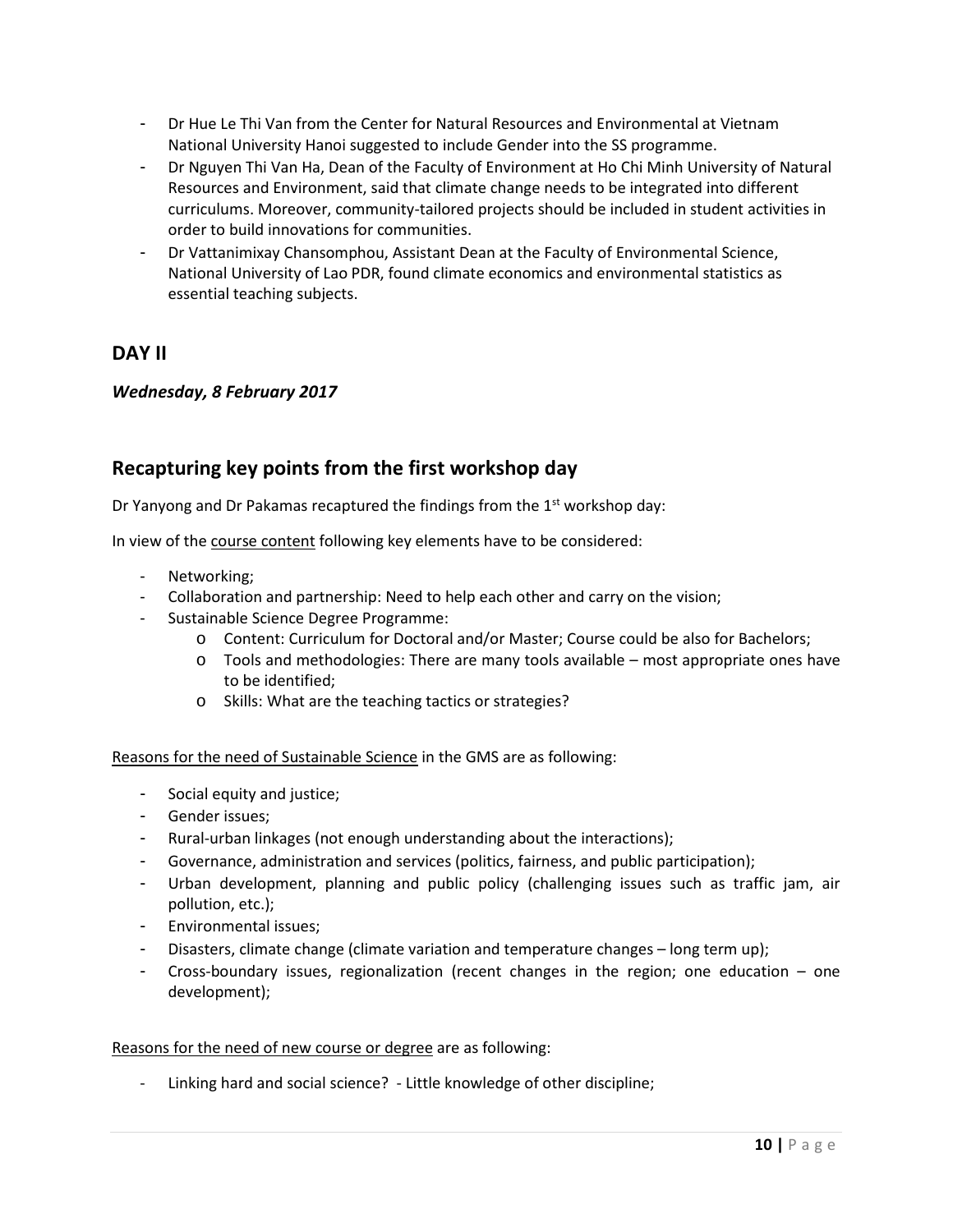- Research to practice to policy? Fruitful research results can inform the policy maker and make recommendations;
- Student need to think 'outside of the box'? How to bring in a new way of thinking to students? Need to overcome conventional thinking;
- Universities are lagged behind and need to address emerging issues? There are new risks due to a changing and transforming region. Teaching and its content is often still based on issues 30 years ago which might create barriers in framing research. No universities are yet teaching sustainability science in the region which means they are not addressing emerging issues and do not understand the impact of climate change and urbanization.

Following points, the participants have agreed on:

- A rapidly changing region: Young generations do not know the value of the Mekong delta for the region and the world. There is a need to bring in bio-physical assets or values of the region to be taught in the programme.
- Social, environmental and economic implications have to be considered.
- We need to shape and influence transformation, and prepare for our futures.
- Regional collaboration of academics and universities are essential.

#### **BRAINSTORMING I – DESIGN OF SS DEGREE PROGRAMME**

The participants were encouraged to consider following two questions:

- *1) What resources are needed to meet your needs and requirements to develop and implement Sustainability Science Degree Programme?*
- *2) What can we share or do to support this network?*

In an **open forum**, the participants discussed and shared their reflections on the two questions. Statements made included the following:

- A powerful network can produce a big databank and use one software which would facilitate filtering and the analysis of data.
- Myanmar lags behind with the application of new technologies; difficulties are given as permissions have to be acquired from the higher level.
- Dr Ha shared key learnings from her faculty:
	- o SS is a concept and cannot stand alone but should interact with different fields and sectors.
	- $\circ$  Communication and public relations are more important knowledge than mathematics.
	- o Good model: In the EU and US, five universities collaborated to form the "Sustainability Alliance of Urban Network in Asian Cities to build capacities for Sustainability Science" with a focus on smart and sustainable cities, sustainable development and energy.
	- o Master degree is better to bring in students with different backgrounds.
	- o A pilot programme is needed.
- Dr Hue also found master and doctoral programme more suitable than Bachelors. The focus should be on the green and brown sector, including urban, sub-urban and waste management.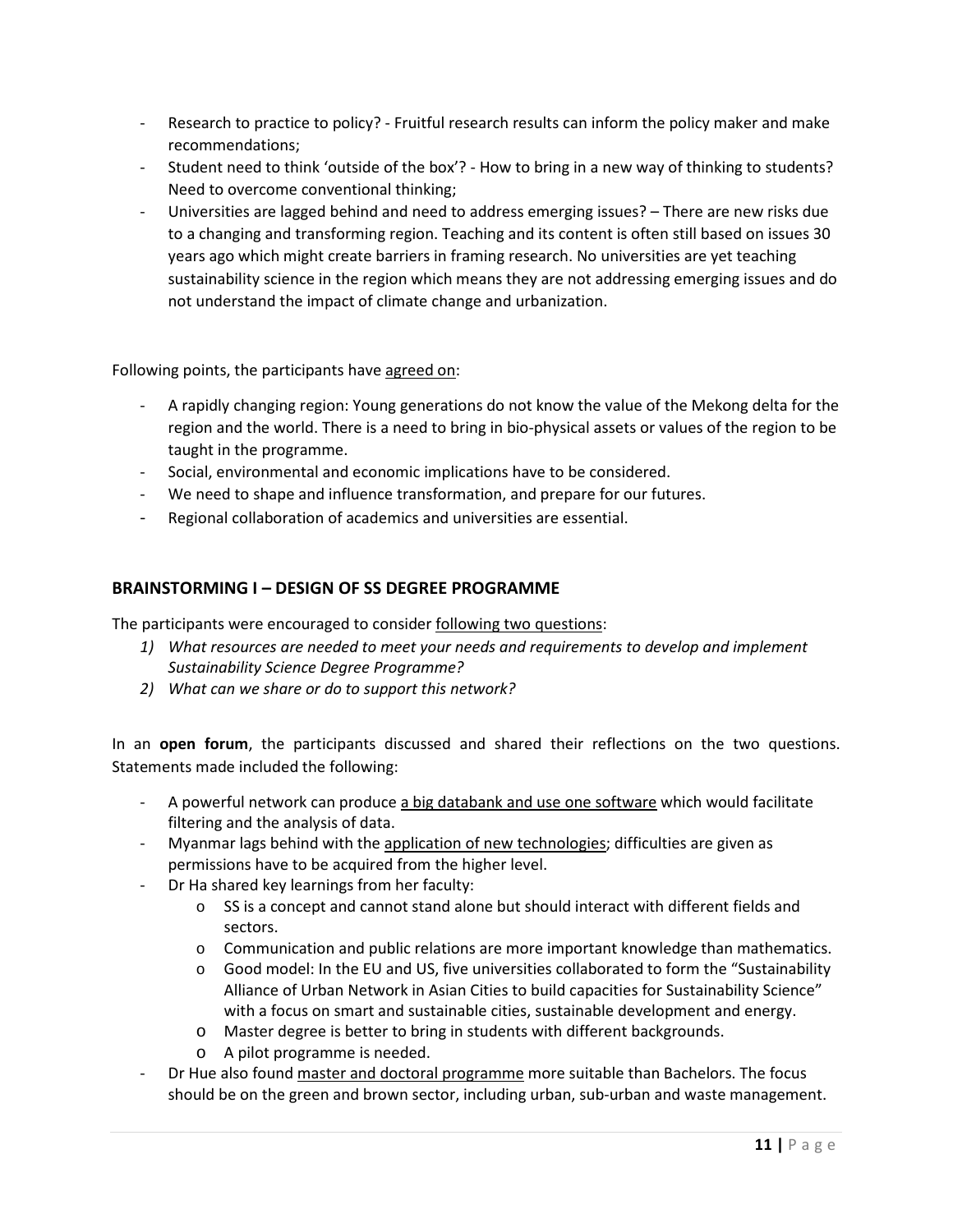- Dr Seak Sophat, Head of the Department of Natural Resource Management and Development, Faculty of Development Studies at Royal University of Phnom Penh, explained that sustainability is differently understood in different contexts, different disciplines and different countries.
- Dr Hamid Mehmood from the ADPC emphasized the need for GIS as a tool for SS; courses can also be advertised on the website of SERVIR MEKONG.

#### **BRAINSTORMING II – DESIGN OF SS DEGREE PROGRAMME**

The participants were encouraged to consider following question: *To develop and design Sustainability Science Degree Programme – what teaching course should be included in your faculty or department?* The participants wrote their ideas on sticky notes divided in two categories, i) important, and ii) very important subjects.

The results are presented in annex III.

In an **open forum**, the participants discussed and shared their reflections on the question above. Statements made included the following:

- Structure of the course has to be defined.
- Credits for course have to be adjusted to country system.
- Target students have to be identified as well as the vision of the course (national? Regional or international?), clear objectives and capacity of the students. Interdisciplinary thinking is important. What skills should the students acquire?
- Subjects such as environmental law have to be based on national (and regional?) law.
- Curriculum should be realizable within the given time of the project/program of UCRSEA; administrative or bureaucratic limitation have to be considered (different in each country).
- Sustainability theory should be trans- and/or interdisciplinary.
- Methods for research design are essential.
- Limitations are given through language barriers (teaching language?).

In a concluding discussion, the 'very important' and 'important' subjects that are aimed to be included into the SS degree programme were re-structured and re-defined:

#### **VERY IMPORTANT SUBJECTS**

- 1. **Sustainability theory and practices** including issues in urban, social, gender, economics, environmental governance and politics;
- 2. **Climate change as trans-disciplinary**: Adaptation, mitigation, transformation and transboundary;
- 3. **Environment and natural resource management** including issues in waste water, energy, soil and air;
- 4. **Environmental management approaches**: EIA, SEA, EQA, HIA, ecological economics;
- 5. **Sustainability policy and planning** including law/regulations, ethics, public policy, advocacy, regional policy, decision-making, land use planning and public participation;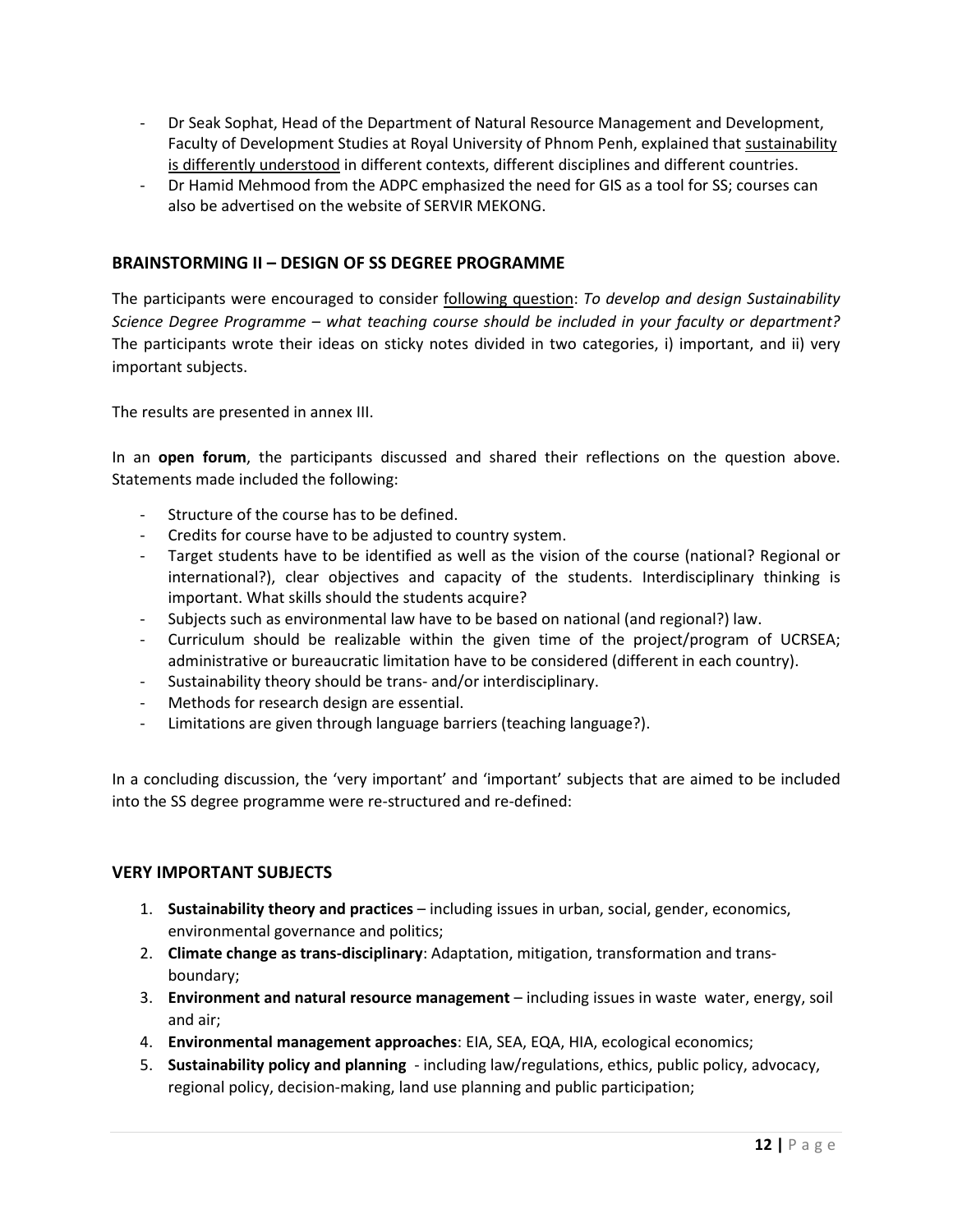- 6. **Technical tools for environmental assessment**: GIS-spatial technology, remote sensing, environmental modeling, environmental planning;
- 7. **Research and internship** including research methodology and data analysis;
- 8. **Skills**: Communication, problem-solving and critical thinking, ethics;

#### **IMPORTANT SUBJECTS**

- 1. **Ecology and applied ecology**, such as human and urban ecology;
- 2. **Environmental monitoring and surveillance** including air, quality, emission inventory, marine and coastal zone, citizen science, local wisdoms, and access to information;
- 3. **Green production and growth**  including cleaner production, renewable energy, green technology, infrastructure development, entrepreneur and innovation, and agriculture and food security;
- 4. **Behavior change**: Asian culture;
- 5. **Sustainable governance** including public policy/advocacy, equity and justice, and urban administration;
- 6. **Seminar**: Trans/inter-disciplinary research approaches;
- 7. **System thinking**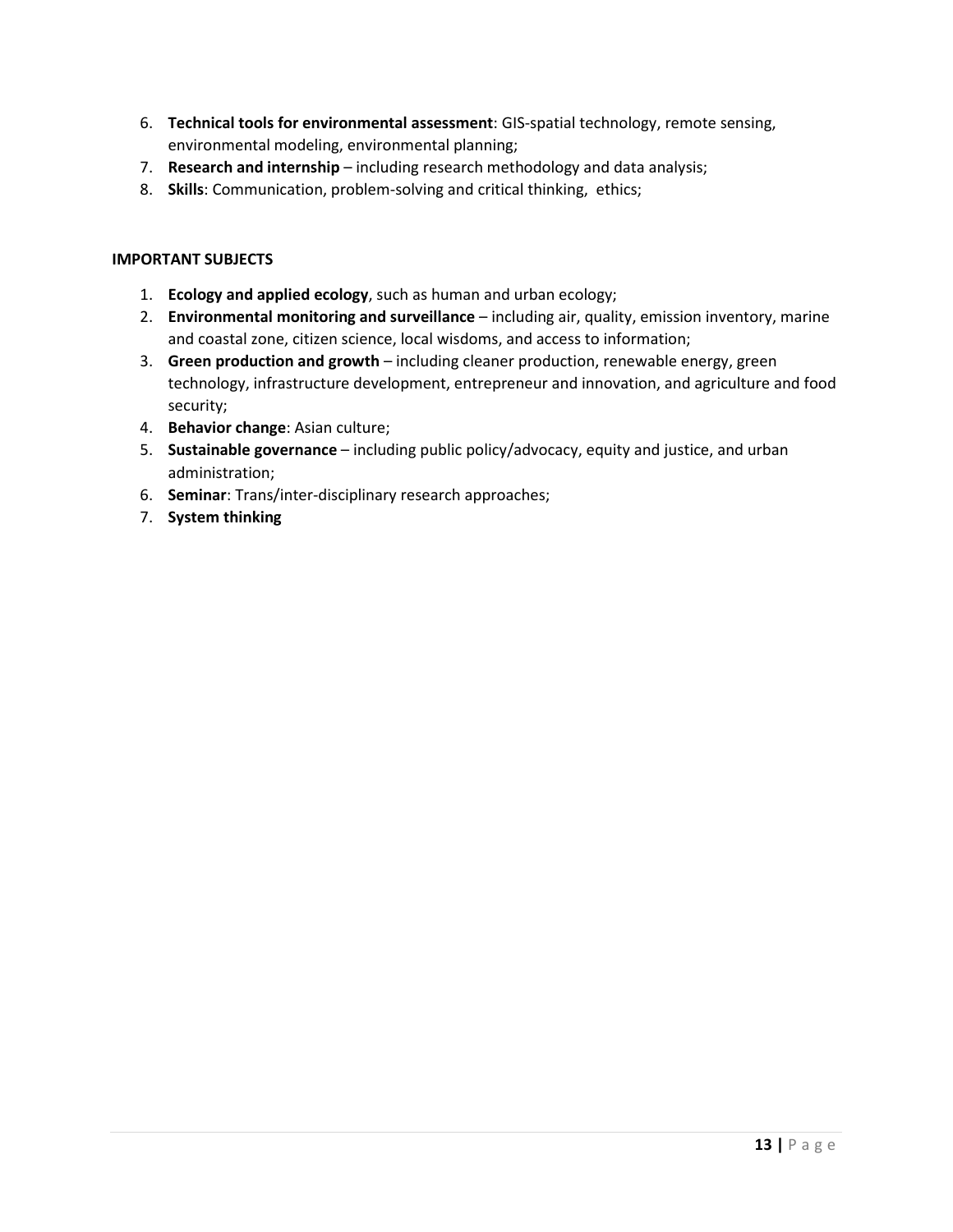### **ANNEX I**

### **SESSION II: Brainstorming SDGs**

#### **SDG 11 – TEACHING**

| 1. | <b>URBANIZATION</b><br><b>&amp; SUSTAINABLE</b><br><b>DEVELOPMENT</b> | Urban<br>Sustainable<br>Development                              | Sustainable<br>Urbanization                  | Environment<br>and<br>Sustainable<br>Development        | Introduction<br>to<br>Sustainable<br>Development                                | Ecosystem &<br>Sustainable<br>Development                    | Sustainable<br>Economic<br>Development   | Sustainable<br>Infrastructure                   | Safe, Resilient<br>& Sustainable<br>Development<br>(students,<br>officials, private<br>companies,<br>communities) | Urban<br>Growth and<br>Sustainable<br>Development |
|----|-----------------------------------------------------------------------|------------------------------------------------------------------|----------------------------------------------|---------------------------------------------------------|---------------------------------------------------------------------------------|--------------------------------------------------------------|------------------------------------------|-------------------------------------------------|-------------------------------------------------------------------------------------------------------------------|---------------------------------------------------|
| 2. | <b>URBAN CLIMATE</b><br><b>RESILIENCE</b>                             | Urbanization<br>and Climate<br>Resilience                        | Climate Change<br>Mitigation &<br>Adaptation | Urban<br>Climate<br>Resilience                          | Climate<br>Science<br>(Vulnerability<br>Assessment<br>& Adaptation<br>Planning) | Housing<br>Design (for<br>climate<br>disaster<br>resilience) | Urban &<br>Settlement                    | Climate<br>Change (as a<br>selective<br>course) | Urban<br>Infrastructure<br>Management<br>(water, energy,<br>transportation)                                       | Effect of<br>Urbanization<br>on Well-being        |
| 3. | <b>DISASTER RISK</b><br><b>MANAGEMENT</b>                             | <b>Disaster Risk</b><br>Reduction<br>and<br>Management           | <b>Disaster</b><br>Prevention                | Early Warning<br>System                                 |                                                                                 |                                                              |                                          |                                                 |                                                                                                                   |                                                   |
| 4. | <b>TOOL</b><br><b>DEVELOPMENT</b>                                     | <b>GIS in Climate</b><br>Change &<br>Disaster Risk<br>Management | Sustainable/Sust<br>ainability Tools         | Resilience<br>Methods &<br>Activities (for<br>research) | Theory &<br><b>Results from</b><br>Research<br>(community)<br>needs based)      | Environment<br>al Modelling                                  | GIS                                      | Emissions<br>Inventory/<br>Modelling            |                                                                                                                   |                                                   |
| 5. | <b>CLIMATE</b><br><b>CHANGE</b><br><b>EDUCATION</b>                   | Capacity<br>Building,<br>Internship<br>Training                  | Community<br>Adaptation to<br>Climate Change | Behavior<br>Change                                      |                                                                                 |                                                              |                                          |                                                 |                                                                                                                   |                                                   |
| 6. | <b>ENVIRONMENT</b><br><b>AL</b><br><b>MANAGEMENT</b>                  | Water<br>Resource<br>Management<br>and Climate                   | Energy<br>Conservation                       | Solid Waste<br>Management                               | <b>River Basin</b><br>Management                                                | Urban<br>Wetland<br>Ecosystem<br>Assessment                  | Sustainable<br>Solid Waste<br>Management |                                                 |                                                                                                                   |                                                   |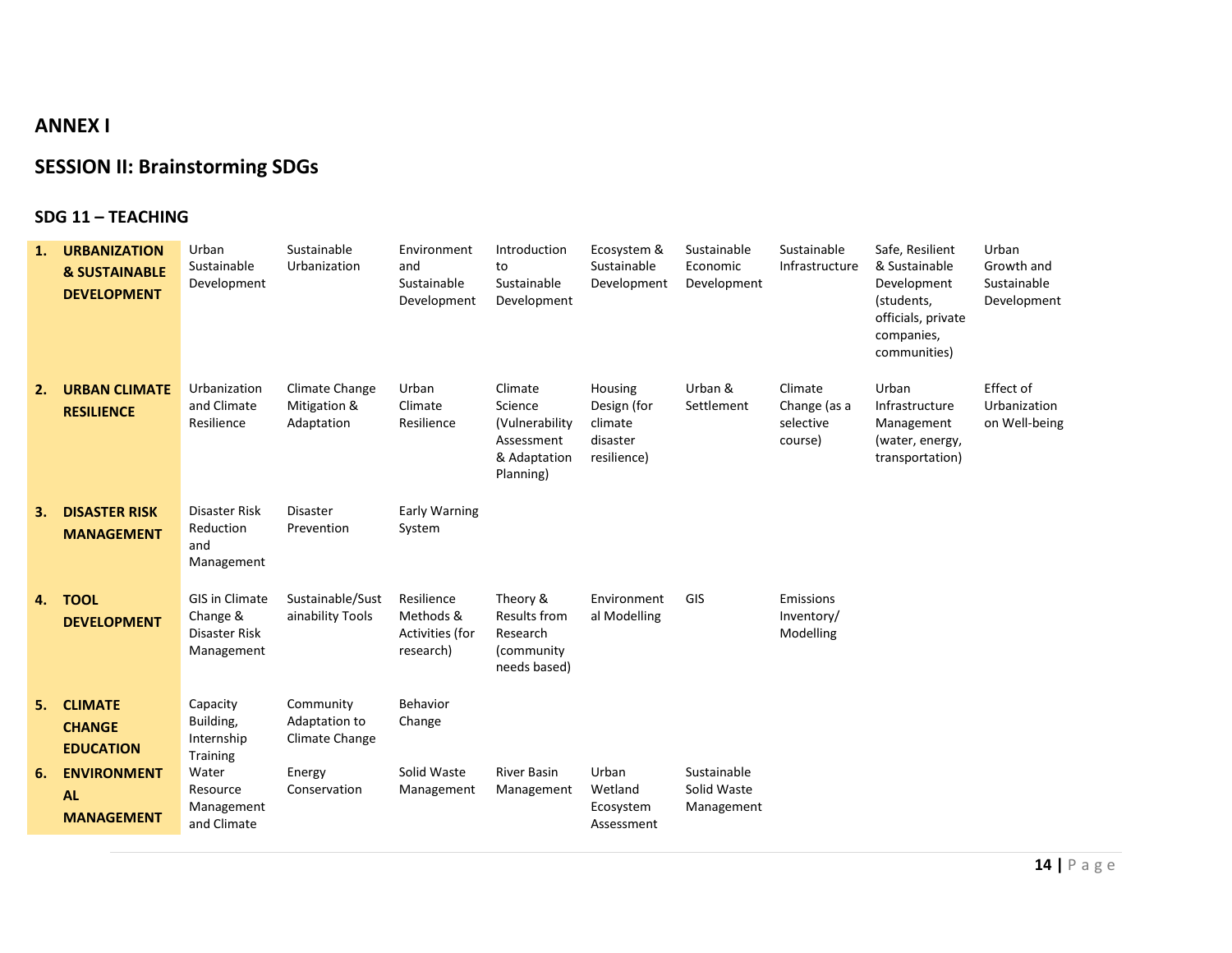|    | 7. CLIMATE<br><b>SCIENCE</b>                            | Change<br>Climatology           | Hydrology                                               | Botany &<br>Zoology                |                     |                                                 |                                                     |                                    |                                                                   |                           |                    |         |
|----|---------------------------------------------------------|---------------------------------|---------------------------------------------------------|------------------------------------|---------------------|-------------------------------------------------|-----------------------------------------------------|------------------------------------|-------------------------------------------------------------------|---------------------------|--------------------|---------|
| 8. | <b>URBAN-&amp;</b><br><b>SPACIAL</b><br><b>PLANNING</b> | Environmenta<br>I Geography     | Participatory<br>Landuse<br>Planning for<br>Development | Regional<br>Planning               | Urban<br>Planning   | Urban<br>Community<br>Planning                  | Urban<br>Environment<br>al Planning &<br>Management | Settlement &<br>Urban<br>Geography | Land-use<br>Planning and<br>Climate-Related<br>Risk<br>Management | Urban - Rural<br>Linkages | Human<br>Geography | Tourism |
|    | <b>9. CLIMATE POLICY</b><br><b>&amp; GOVERNANCE</b>     | Land and<br>Water<br>Governance | Community Self-<br>Governance                           | Rights and<br>Justice to<br>Cities | Urban<br>Governance | Human<br>Rights and<br>the Right to<br>the City |                                                     |                                    |                                                                   |                           |                    |         |

#### **SDG 13 – TEACHING**

| 1. | <b>CLIMATE</b><br><b>CHANGE AND</b><br><b>DEVELOPMENT</b>            | Climate Change<br>(as an<br>integrated<br>course in other<br>subjects)             | Climate<br>Change &<br>Sustainable<br>Development  | Climate Change<br>(for all majors)      | Environment<br>and<br>Development | Climate<br>Change<br>Mitigation<br>Mechanism | Climate<br>Change<br>Adaptation   | Climate<br>Resilience<br>Strategy<br>Planning | Sustainable<br>Development<br>(based on<br>Climate<br>Change) | Climate<br>Change<br>(Resilience,<br>Adaptation,<br>Mitigation) | Climate<br>Change and<br>Economic<br>Development |
|----|----------------------------------------------------------------------|------------------------------------------------------------------------------------|----------------------------------------------------|-----------------------------------------|-----------------------------------|----------------------------------------------|-----------------------------------|-----------------------------------------------|---------------------------------------------------------------|-----------------------------------------------------------------|--------------------------------------------------|
| 2. | <b>ENVIRONMENTAL</b><br><b>MANAGEMENT &amp;</b><br><b>ASSESSMENT</b> | Environmental<br>Management/<br>Assessment                                         | Environmental<br>Monitoring                        | Risk<br>Management                      | Air Pollution<br>Control          | Urban<br>Environmental<br>Management         | Marine &<br>Coastal<br>Management | Natural<br>Hazard<br>Management               |                                                               |                                                                 |                                                  |
| 3. | <b>TOOL</b><br><b>DEVELOPMENT</b>                                    | Modelling $+$ GIS                                                                  | Climate<br>Change<br>Modelling                     | Carbon Capture<br>& Storage             |                                   |                                              |                                   |                                               |                                                               |                                                                 |                                                  |
| 4. | <b>TECHNOLOGY</b>                                                    | Low Carbon<br>Technologies<br>(Low Carbon<br>Cities, Low<br>Carbon<br>Engineering) | Disaster<br>Prevention &<br>Relief<br>(Technology) | Technology in<br>Industry<br>Production |                                   |                                              |                                   |                                               |                                                               |                                                                 |                                                  |
| 5. | <b>ENERGY</b>                                                        | <b>Energy Saving</b>                                                               | Renewable<br>Energy                                | Low Carbon<br>Footprint                 | Eco-green City                    | Green and<br>Clean Energy                    | Energy for<br>Sustainable         |                                               |                                                               |                                                                 |                                                  |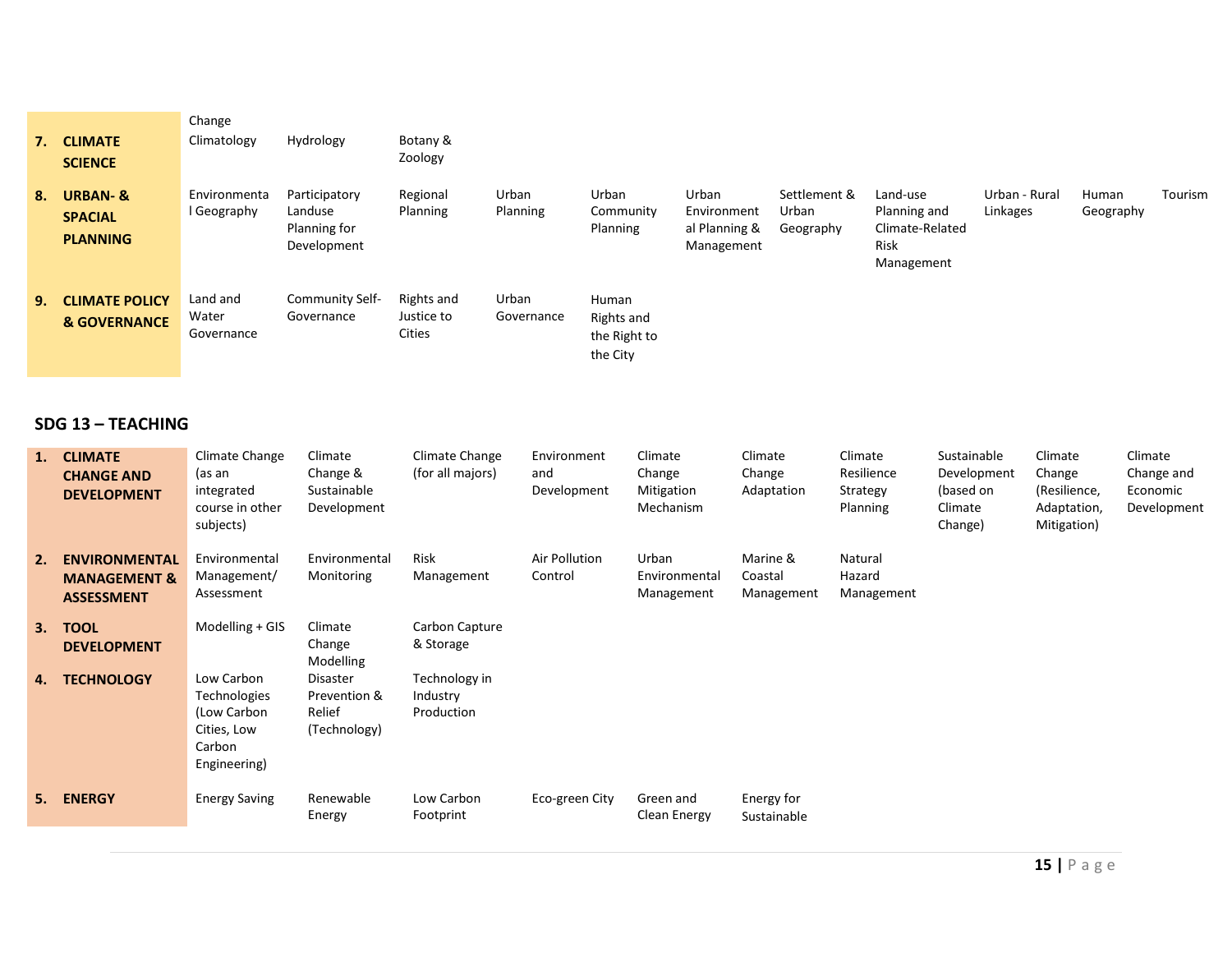|    |                                                        |                                                                               |                                            | Knowledge<br>(included into all<br>subjects) |                                       | Technology                                                         | Development |
|----|--------------------------------------------------------|-------------------------------------------------------------------------------|--------------------------------------------|----------------------------------------------|---------------------------------------|--------------------------------------------------------------------|-------------|
| 6. | <b>URBAN-AND</b><br><b>LAND-USE</b><br><b>PLANNING</b> | Land-use<br>planning                                                          | Sustainable<br>Urban Planning              | Rural<br>Urbanization                        | Urbanization<br>and Climate<br>Change | Greening<br>(Urban Design,<br>Infrastructure,<br>Urban<br>Systems) |             |
| 7. | <b>CLIMATE</b><br><b>CHANGE</b><br><b>EDUCATION</b>    | Awareness<br>Raising on<br>Climate Change<br>(students, local<br>communities) | Society and<br>Environmental<br>Protection | Environmental<br>Communication               |                                       |                                                                    |             |
| 8. | <b>CLIMATE POLICY</b><br>& GOVERNANCE                  | Public Policy and<br><b>Climate Science</b>                                   | Ecological<br>Governance                   | Water<br>Governance and<br>Climate Change    |                                       |                                                                    |             |
| 9. | <b>CLIMATE SCIENCE</b>                                 | Hydrology                                                                     | Meteorology                                | Climatology                                  |                                       |                                                                    |             |

#### **SDG 11 – RESEARCH**

| 1. | <b>CLIMATE</b><br><b>CHANGE</b><br><b>ADAPTATION</b>       | Understanding<br>Adaptive<br>Capacities of<br>Urban<br>Communities,<br>focusing on<br>vulnerable sectors | Climate Change<br>Adaptation/Resilienc<br>e                                                | Solutions for<br>Climate Change<br>Adaptation  | Adaptation<br><b>Measures</b> | Urban<br>Resilience                                                    | Climate change<br>impact & policy<br>implementation | Urban<br>resilience to<br>environmental<br>and social<br>changes | Innovative<br>approaches<br>for<br>sustainable<br>urban<br>management |
|----|------------------------------------------------------------|----------------------------------------------------------------------------------------------------------|--------------------------------------------------------------------------------------------|------------------------------------------------|-------------------------------|------------------------------------------------------------------------|-----------------------------------------------------|------------------------------------------------------------------|-----------------------------------------------------------------------|
| 2. | <b>VULNERABILITY</b><br><b>TO CLIMATE</b><br><b>CHANGE</b> | Urban Climate<br>Vulnerability                                                                           | Urban Vulnerability                                                                        | Most vulnerable<br>groups to climate<br>change | Vulnerability<br>assessment   | Community<br>participation<br>in assessing<br>climate<br>vulnerability |                                                     |                                                                  |                                                                       |
| 3. | <b>MODELING</b>                                            | Urban Climate<br>Change Scenario<br>Modeling                                                             | Proactive to predict<br>flooding areas based<br>on climate change<br>scenario (protection) |                                                |                               |                                                                        |                                                     |                                                                  |                                                                       |
| 4. | <b>NATURAL</b><br><b>DISASTERS</b>                         | Hydrology of<br>floods                                                                                   | Minimize<br>environmental                                                                  | Most common<br>types of disasters              |                               |                                                                        |                                                     |                                                                  |                                                                       |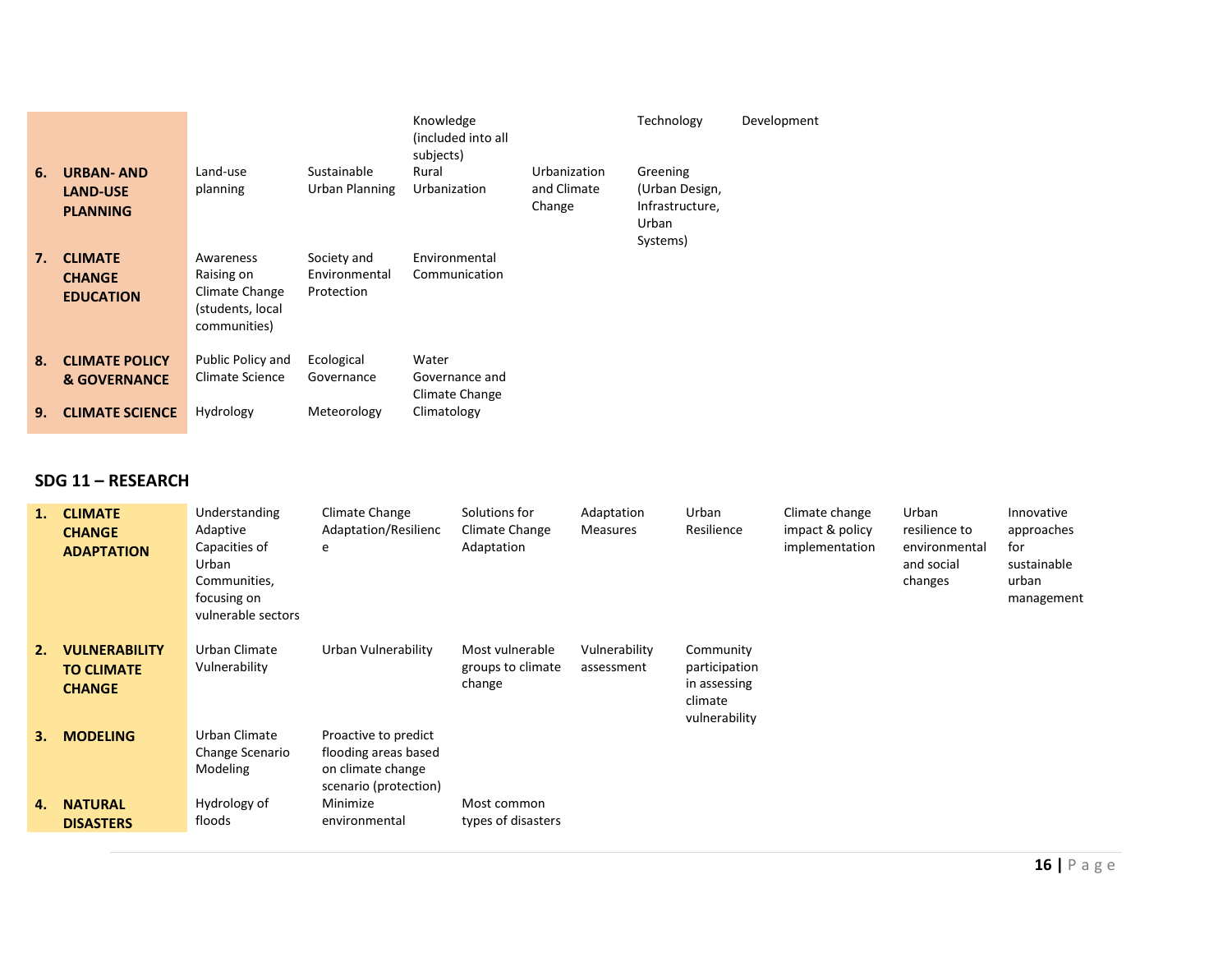|    |                                            |                                                                               | disaster                                                             |                                                                 |                                       |                  |                                          |                                   |                         |
|----|--------------------------------------------|-------------------------------------------------------------------------------|----------------------------------------------------------------------|-----------------------------------------------------------------|---------------------------------------|------------------|------------------------------------------|-----------------------------------|-------------------------|
| 5. | <b>URBANIZATION -</b><br><b>CITY</b>       | Process of<br>Urbanization vs.<br>Impact on<br>Sustainability<br>(Case Study) | <b>Future City Planning</b>                                          | <b>City Tourism</b>                                             | Wellbeing of<br><b>Urban Dwellers</b> | Urban<br>Sprawls | Spatial urban &<br>landuse<br>management | Smart and<br>Sustainble<br>Cities | Urbanization<br>Pattern |
| 6. | <b>POPULATION</b>                          | How can we plan<br>for 2050 in view of<br>drastic population<br>growth?       | Rural-urban<br>migration                                             |                                                                 |                                       |                  |                                          |                                   |                         |
| 7. | <b>REGIONAL</b><br><b>COOPERATION</b>      | <b>Efficient sharing</b><br>and use of natural<br>resources                   | Regional urban<br>climate resilience<br>network                      |                                                                 |                                       |                  |                                          |                                   |                         |
| 8. | <b>ENVIRONMENTAL</b><br><b>DEGRADATION</b> | Biodiversity &<br>Ecology                                                     | Water & Air Pollution                                                | Monitoring of<br>saline intrusion in<br>water supply<br>network |                                       |                  |                                          |                                   |                         |
| 9. | <b>TOOL</b><br><b>DEVELOPMENT</b>          | Tools to increase<br>resilience policies<br>and reduce<br>vulnerability       | Developing tools to<br>predict climate<br>change (GIS)               |                                                                 |                                       |                  |                                          |                                   |                         |
|    | 10. ASSESSMENT                             | EIA, SIA and HIA                                                              | Assessment on<br>settlement strategy                                 |                                                                 |                                       |                  |                                          |                                   |                         |
|    | 11. RESOURCE<br><b>MANAGEMENT</b>          | Allocation of<br>resources                                                    | Land tenure rights<br>and sustainable land-<br>use                   | Inventory,<br>planning and<br>resource<br>conservation          |                                       |                  |                                          |                                   |                         |
|    | 12. ENERGY                                 | <b>Biomass to</b><br>bioenergy                                                | Urban sludge to<br>biogas                                            | Composting of<br>urban solid waste                              |                                       |                  |                                          |                                   |                         |
|    | <b>13. GOVERNANCE</b>                      | Local self-<br>governance and<br>SDG<br>implementation                        | Community<br>participation in<br>urban decision-<br>making processes | Institutional<br>Analysis                                       | Urban<br>governance                   |                  |                                          |                                   |                         |

**SDG 13 - RESEARCH**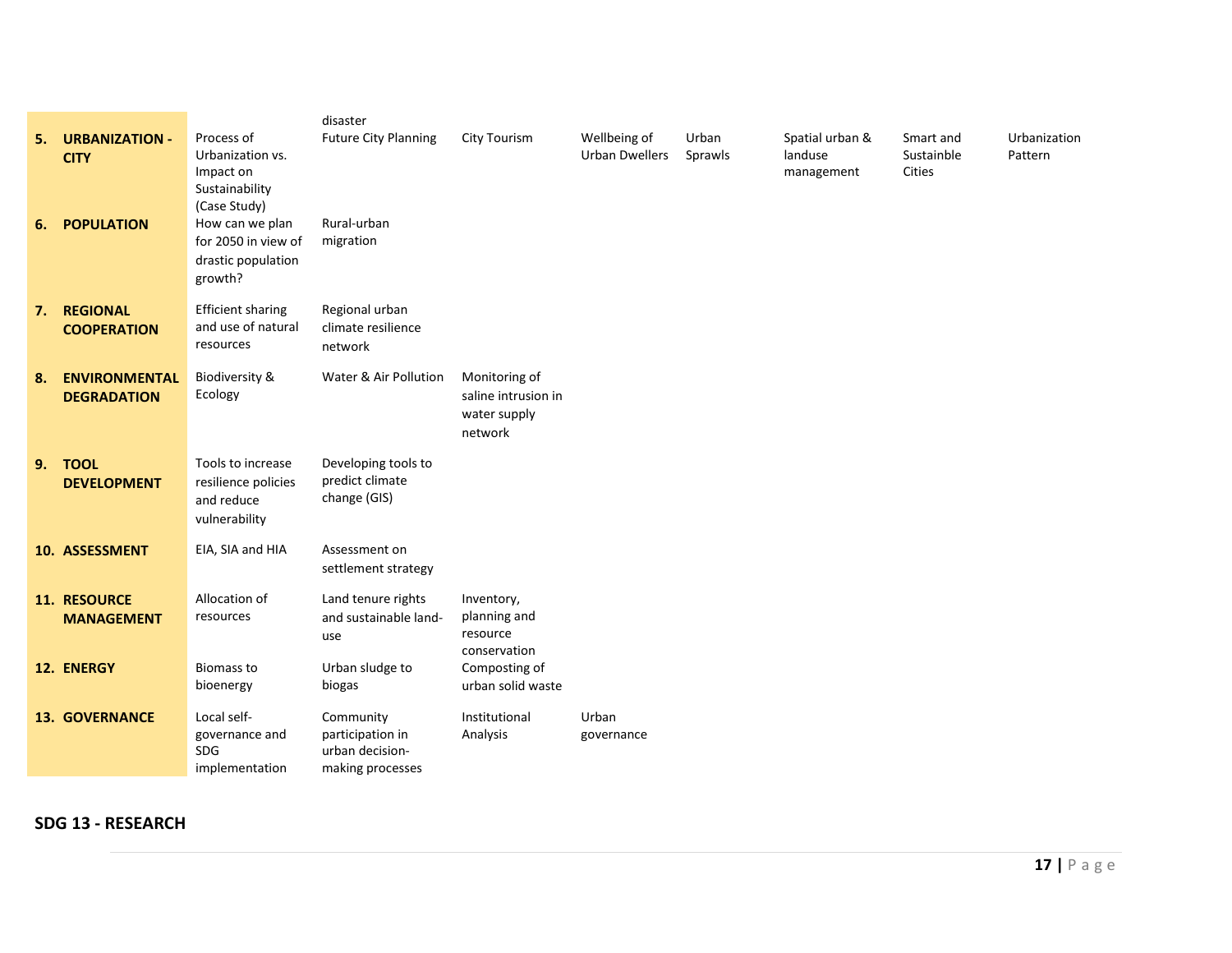| 1. | <b>DISASTER</b><br><b>MANAGEMENT</b>          | <b>Flood Control</b>                                                                      | Early warning<br>systems                                   |                                                            |                                                              |                                                        |                                                                                                                                              |                                       |       |                                 |
|----|-----------------------------------------------|-------------------------------------------------------------------------------------------|------------------------------------------------------------|------------------------------------------------------------|--------------------------------------------------------------|--------------------------------------------------------|----------------------------------------------------------------------------------------------------------------------------------------------|---------------------------------------|-------|---------------------------------|
| 2. | <b>IMPACT OF</b><br><b>CLIMATE CHANGE</b>     | Landownership and<br>Urbanization & Climate<br>Change                                     | Impact of<br>Climate Change<br>on Urban/Rural<br>Poverty   | Climate change<br>impact on<br>urban system                | Climate change<br>and gender                                 | Climate<br>change<br>impact<br>assessment              | Impact of climate<br>extremes on<br>community<br>livelihoods (involving<br>food security, health<br>impacts, economic,<br>natural resources) | Rural - urban<br>linkage              |       |                                 |
| 3. | <b>CLIMATE CHANGE</b><br><b>VULNERABILITY</b> | Climate change<br>vulnerability<br>assessment                                             | GIS mapping of<br>vulnerable areas<br>to climate<br>change | Vulnerability<br>index                                     |                                                              |                                                        |                                                                                                                                              |                                       |       |                                 |
| 4. | <b>CLIMATE CHANGE</b><br><b>ADAPTATION</b>    | Exploring adaptation<br>and mitigation<br>measures for climate<br>change                  | Climate Change<br>Adaptation to<br>Agricultural<br>Species | Adaptation<br>measures for<br>vulnerable<br>communities    | Environmental<br>planning to<br>adapt with<br>climate change | Civil<br>awareness<br>raising for<br>climate<br>change | Low carbon societies                                                                                                                         | Household<br>adaptation<br>strategies | REDD+ | Climate Change<br>Communication |
|    | <b>5. CLIMATE CHANGE</b><br><b>MITIGATION</b> | Air pollution mitigation<br>by ecological measures                                        |                                                            |                                                            |                                                              |                                                        |                                                                                                                                              |                                       |       |                                 |
| 6. | <b>ENVIRONMENTAL</b><br><b>CONSERVATION</b>   | Urban biodiversity and<br>conservation                                                    | Protection of<br>water resources                           |                                                            |                                                              |                                                        |                                                                                                                                              |                                       |       |                                 |
|    | 7. URBAN<br><b>PLANNING</b>                   | Spatial planning,<br>urbanization and<br>climate change                                   |                                                            |                                                            |                                                              |                                                        |                                                                                                                                              |                                       |       |                                 |
| 8. | <b>ENERGY</b>                                 | Change from fossil fuel<br>to renewable energy<br>(ethanol, biomass,<br>wind/solar power) | Renewable<br>energy                                        |                                                            |                                                              |                                                        |                                                                                                                                              |                                       |       |                                 |
|    | 9. TECHNOLOGY                                 | New technology for<br>saline intrusion                                                    | Climate change<br>modeling                                 | Nano-<br>biogenetic -<br>rehabilitation<br>for agriculture | GIS                                                          |                                                        |                                                                                                                                              |                                       |       |                                 |
|    | <b>10. GOVERNANCE</b>                         | Polycentric urban<br>governance                                                           |                                                            |                                                            |                                                              |                                                        |                                                                                                                                              |                                       |       |                                 |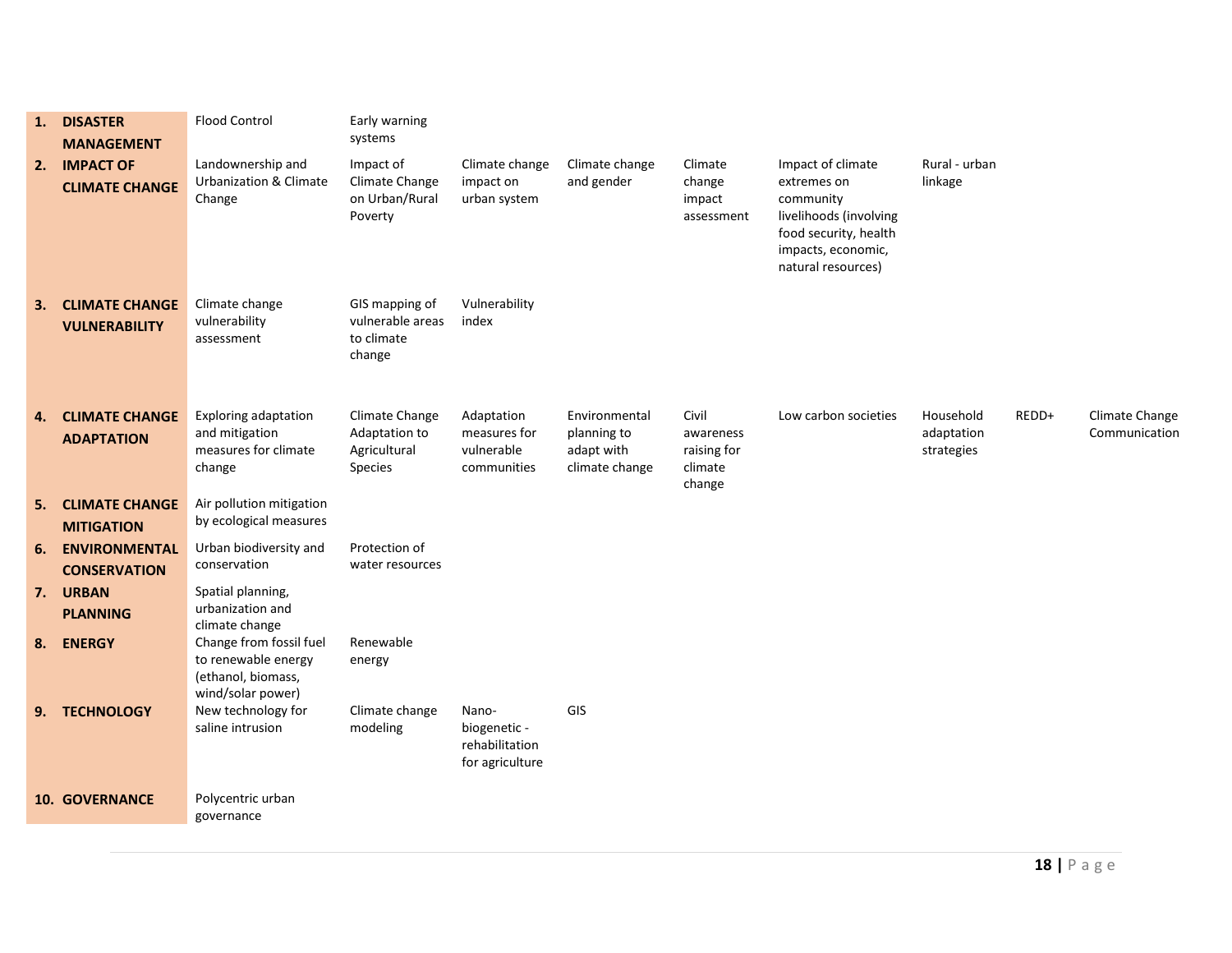#### **SDG 11 – ACADEMIC SERVICES**

| 1. | <b>TRAINING -</b><br><b>CAPACITY</b><br><b>DEVELOPMENT</b><br>2. LECTURE | Short training courses on climate<br>change related skills like i)<br>vulnerability assesment and<br>adaptation planning, ii) GIS<br>mapping in climate change and<br>disaster risk management, and iii)<br>proposal development of climate<br>change projects<br>Teach residents how to develop<br>communities' sustainable self-<br>supply, efficiency use, and save<br>nature and environment | <b>Resilient cities</b>                                                                  | Air quality<br>measurement<br>training                                       | HRD training on<br>remote sensing and<br>EIA, SIA and DRR  | Participatory<br>climate vulnerability<br>assessment for<br>policy planning | Building capacity of<br>local government of<br>local government in<br>climate variability<br>adaptation | Capacity development<br>for CSOs on SDG<br>application |
|----|--------------------------------------------------------------------------|--------------------------------------------------------------------------------------------------------------------------------------------------------------------------------------------------------------------------------------------------------------------------------------------------------------------------------------------------------------------------------------------------|------------------------------------------------------------------------------------------|------------------------------------------------------------------------------|------------------------------------------------------------|-----------------------------------------------------------------------------|---------------------------------------------------------------------------------------------------------|--------------------------------------------------------|
| З. | <b>AWARENESS</b><br><b>RAISING</b>                                       | Cooperative activities with NGOs,<br>schools, and local institutes<br>working on sustainable ecosystem<br>development in the cities (raising<br>public awareness)                                                                                                                                                                                                                                | Enhance awareness<br>on climate change<br>adaptation and<br>mitigation to<br>communities | Sustainable<br>community<br>development<br>based on climate<br>change effect |                                                            |                                                                             |                                                                                                         |                                                        |
| 4. | <b>ACTIVITIES</b>                                                        | Housing rehabilitation after<br>disasters                                                                                                                                                                                                                                                                                                                                                        |                                                                                          |                                                                              |                                                            |                                                                             |                                                                                                         |                                                        |
| 5. | <b>NETWORKING</b>                                                        | Curriculum Development                                                                                                                                                                                                                                                                                                                                                                           | Networking and<br>collaborations (with<br>TEI)                                           | Set up networks<br>and work with<br><b>UCRSEA</b>                            | Monitoring<br>networks<br>(meteorology &<br>hydrology)     | Water/air<br>monitoring                                                     |                                                                                                         |                                                        |
|    | <b>6. POLICY LEVEL</b>                                                   | Sharing research results with<br>decision-making levels                                                                                                                                                                                                                                                                                                                                          | Research lending<br>policy decision<br>making                                            |                                                                              |                                                            |                                                                             |                                                                                                         |                                                        |
|    | 7. INSTITUTE                                                             | <b>Technical Institutes</b>                                                                                                                                                                                                                                                                                                                                                                      | Urban Sustainability<br>Learning &<br><b>Research Center</b>                             |                                                                              |                                                            |                                                                             |                                                                                                         |                                                        |
| 8. | <b>OTHERS</b>                                                            | Domestic SW - mushroom<br>cultivation                                                                                                                                                                                                                                                                                                                                                            | Conservation of<br>sewage sludge into<br>energy                                          | Engineering<br>subjects, GIS,<br>remote sensing                              | Gap identification of<br>climate change data               | Urban design for<br>hazardous areas<br>(e.g. coastal, low-<br>lying)        | Importance of<br>climate change<br>impact assessment<br>during land use<br>planning                     | Infrastructure<br>development                          |
|    |                                                                          | EIA, Environmental quality<br>assessment                                                                                                                                                                                                                                                                                                                                                         | Climate change,<br>energy and<br>environmental                                           | Biomass energy                                                               | Environmental<br>treatment systems<br>design/consultations | Zoning                                                                      | Urban planning                                                                                          |                                                        |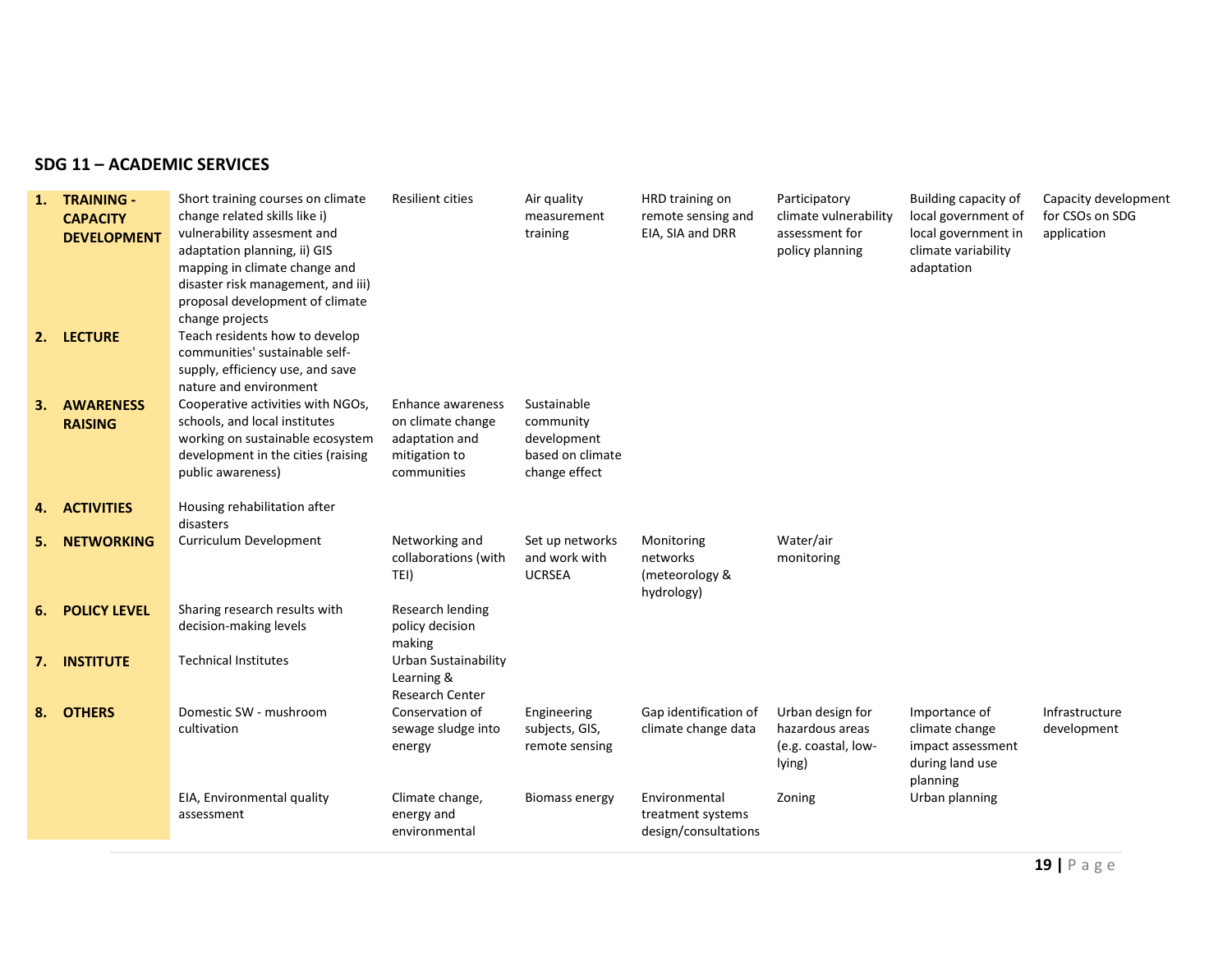modeling

#### **SDG 13 – ACADEMIC SERVICES**

| 2. | <b>TRAINING COURSE</b><br><b>CAPACITY BUILDING</b> | Training course on<br>'Climate Change<br>Adaptation'<br><b>Ecological Sustainable</b><br>Learning | Training/workshop on<br>'Climate Change Causes<br>and Adaptation'<br>Capacity building of<br>local government, CSOs<br>and communities           |                                                |                                                            |                                               |                               |
|----|----------------------------------------------------|---------------------------------------------------------------------------------------------------|--------------------------------------------------------------------------------------------------------------------------------------------------|------------------------------------------------|------------------------------------------------------------|-----------------------------------------------|-------------------------------|
| 3. | <b>DATABANK</b><br><b>DEVELOPMENT</b>              | To measure a gap on<br>awareness & solution<br>for adaptation of<br>communities                   | Development of<br>national (regional) data,<br>including hydrological<br>data, meterology data,<br>climate-projection data,<br>and land-use data | Climate Smart, climate<br>proof housing design | <b>GIS Mapping</b>                                         |                                               |                               |
| 4. | <b>COMMUNITY</b>                                   | Develop community-                                                                                | Shared Learning                                                                                                                                  | Community-based                                | Community                                                  | Climate Change                                |                               |
|    | <b>COLLABORATIVE</b><br><b>ACTIVITIES</b>          | based climate change<br>resilience model                                                          | Dialogues (SLDs)                                                                                                                                 | REDD+ readiness                                | awareness raising                                          | <b>Awareness Raising</b>                      |                               |
| 5. | <b>POLICIES</b>                                    | Assessment &                                                                                      | Urban Transport                                                                                                                                  | Climate Adaptation                             | Implementing                                               | <b>Communities Climate</b>                    | Climate Change                |
|    | <b>RECOMMENDATIONS</b>                             | Planning,<br>Mainstreaming climate<br>resilience into<br>development planning                     | <b>Mitigation Plan</b>                                                                                                                           | Plan                                           | national<br>adaptation plans<br>at local level             | <b>Change Resilience</b><br>Strategies/Policy | Adaptation<br>Recommendations |
| 6. | <b>OTHERS</b>                                      | Intellectual Knowledge<br>contributions for doing<br>preventive measures                          | Payment for Ecosystem<br>Services                                                                                                                | Agriculture Genetic<br>Adaptation              | Treatment of<br>Wastewater by<br><b>Biological Process</b> | Renewable Energy                              |                               |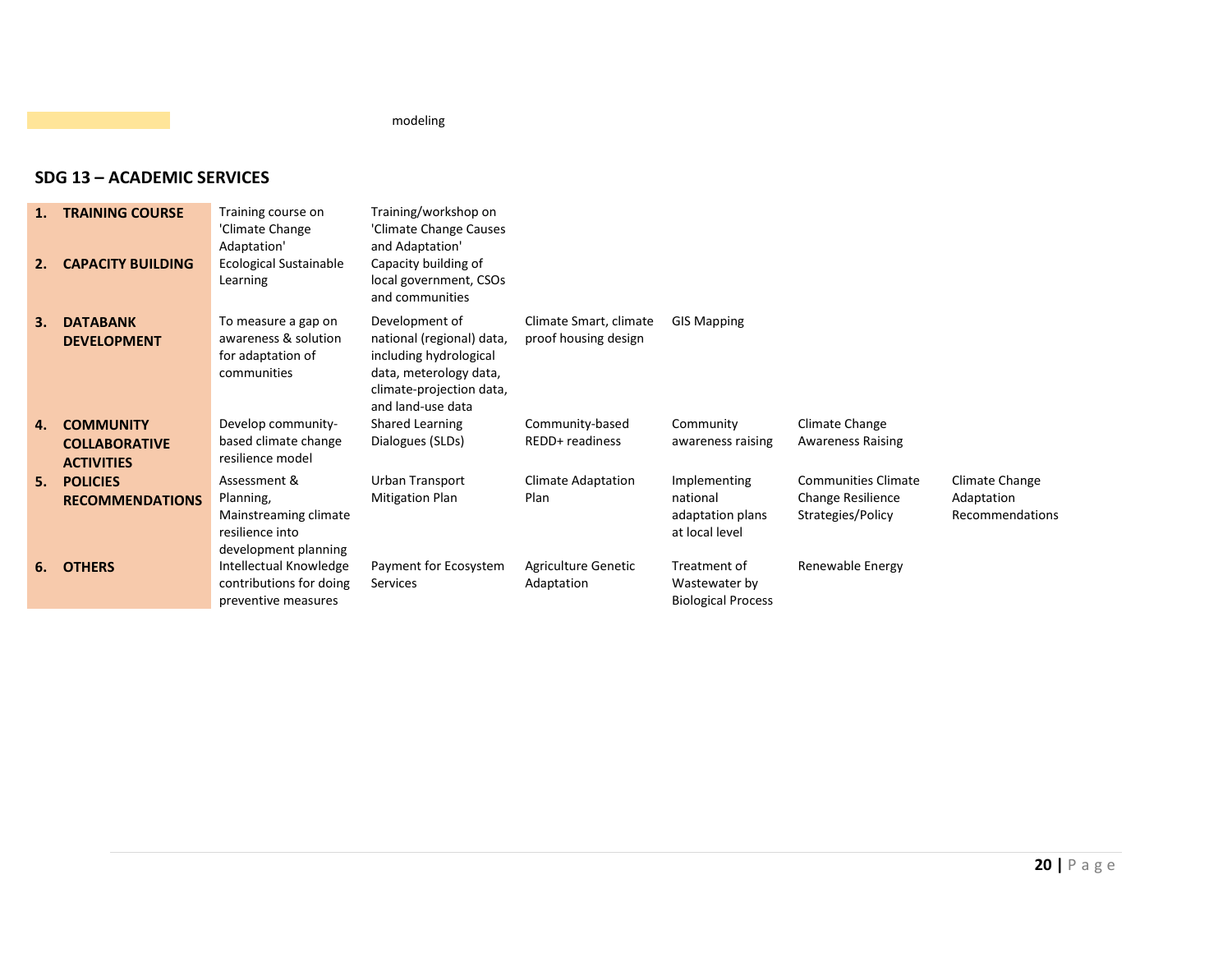### **ANNEX II**

### **SESSION IV: Existing University Curriculum and Teaching Courses**

### **QUESTION I:** *What subjects or topics exist already in your faculty / department in relation to Session II?*

| 1. | Assessment                                                            | <b>SEA</b>                                       | EIA                                          | Life Cycle Assessment                                | <b>Environmental Risk</b><br>Assessment                                      |                                                               |                           |                          |
|----|-----------------------------------------------------------------------|--------------------------------------------------|----------------------------------------------|------------------------------------------------------|------------------------------------------------------------------------------|---------------------------------------------------------------|---------------------------|--------------------------|
| 2. | Environmental<br><b>Economics</b>                                     | Environmental<br>Economics                       | <b>Sufficiency Economy</b><br>Principle      |                                                      |                                                                              |                                                               |                           |                          |
| 3. | Environmental<br>Law                                                  | Environmental Law &<br>Policy                    |                                              |                                                      |                                                                              |                                                               |                           |                          |
| 4. | Environmental<br><b>Planning &amp;</b><br><b>Management</b>           | Environmental<br>Planning                        | Environmental<br>Administration              | <b>Waste Management</b>                              | <b>Industrial Pollution</b><br><b>Prevention &amp; Cleaner</b><br>Production | <b>Waste Utilization</b>                                      | Solid Waste<br>Management | Waste Water<br>Treatment |
| 5. | Environmental<br><b>Ethics</b>                                        | <b>Environmental Ethics</b>                      |                                              |                                                      |                                                                              |                                                               |                           |                          |
| 6. | Environmental<br>Geography                                            | Environmental<br>Geography (Master,<br>Ph.D)     | Integrated Human<br>Geography                |                                                      |                                                                              |                                                               |                           |                          |
| 7. | <b>Natural resource</b><br>management                                 | Natural resource<br>management                   | Marine space planning                        | Coastal Management                                   | Wetland conservation                                                         | Environment and<br>Resources<br>Conservation                  |                           |                          |
| 8. | <b>Climate Science</b>                                                | Meteorology                                      | Climatology                                  | <b>Physical Geography</b>                            |                                                                              |                                                               |                           |                          |
| 9. | <b>Climate Change</b><br><b>Adaptation &amp;</b><br><b>Mitigation</b> | Climate Change                                   | Climate Change<br>Adaptation &<br>Mitigation | Disaster prepare and<br>risk reduction<br>management |                                                                              |                                                               |                           |                          |
|    | 10. Tools                                                             | GIS & Remote Sensing                             | Environmental<br>Modeling                    | <b>Geospatial Technology</b>                         |                                                                              |                                                               |                           |                          |
|    | 11. Environmental<br><b>Monitoring and</b><br>surveillance            | Air pollution<br>(engineering and<br>management) | Air pollution control                        | <b>Emission Inventory</b>                            | Environmental<br>Monitoring                                                  | Inspectors and<br>compensation for<br>environmental<br>damage |                           |                          |
|    | 12. Research<br><b>Methods</b>                                        | <b>Research Methods</b>                          |                                              |                                                      |                                                                              |                                                               |                           |                          |
|    | 13. Sustainable<br><b>Development</b>                                 | Development Science                              | Sociology                                    | <b>Development Planning</b>                          | Environment and<br>Development                                               | Sustainable<br>Development for<br>Environmental               |                           |                          |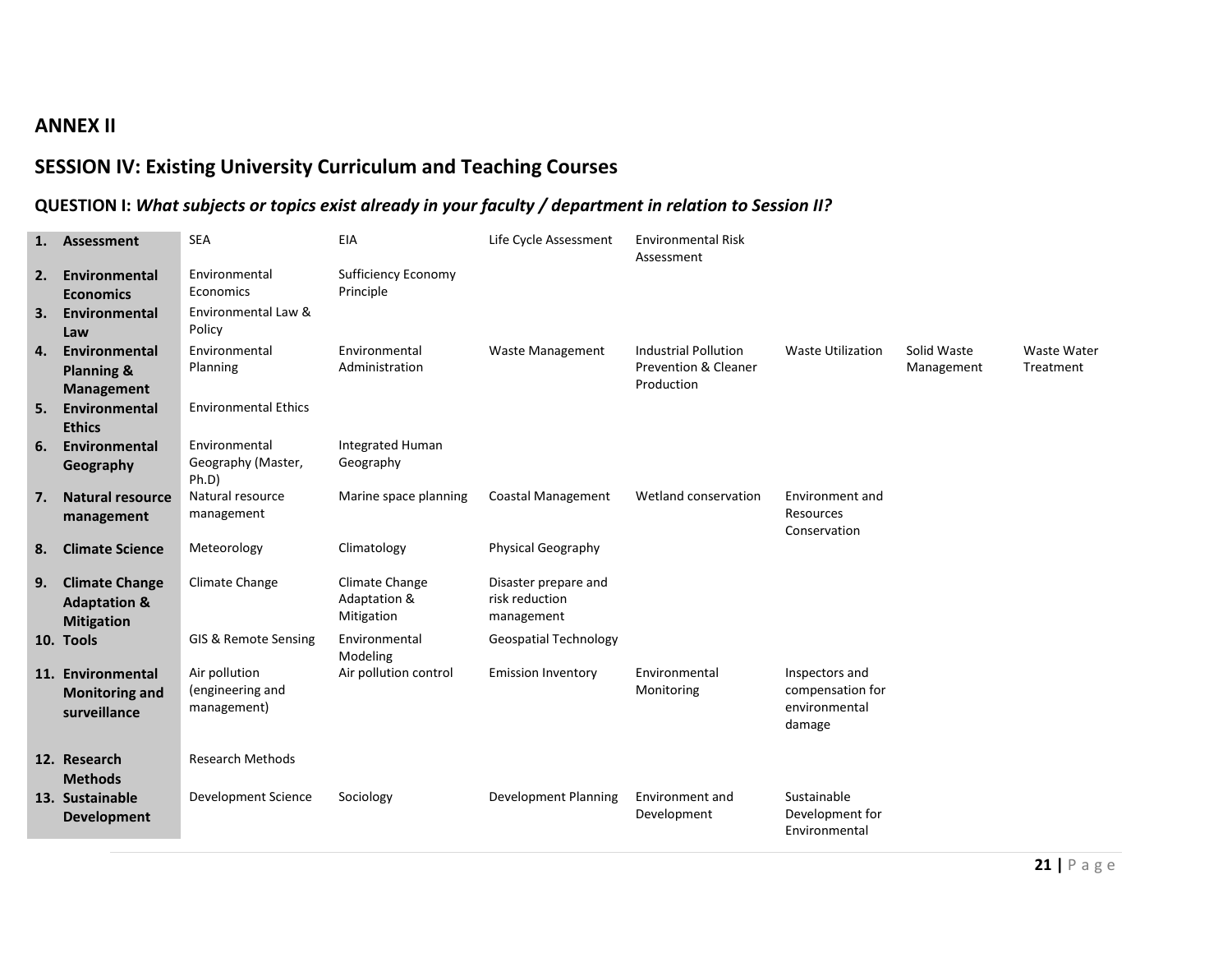| 14. Energy                            | Sustainable Energy                                      | Green Energy                            | Green technologies<br>and clean energy | Environmental<br>Technology | Education<br>Renewable<br>Energy | Sustainable<br>Energy |
|---------------------------------------|---------------------------------------------------------|-----------------------------------------|----------------------------------------|-----------------------------|----------------------------------|-----------------------|
| 15.<br>Land-use and<br>urban planning | Land-use planning<br>(tool PAR, PRA; ArcGIS<br>Mapping) | Urban and industrial<br>zone management | Field training on urban<br>land use    | Urban Planning              |                                  |                       |

#### **QUESTION II:** *Which subjects or topics meet your university faculty / department needs?*

| 1. | <b>Environmental</b><br><b>Planning &amp;</b><br><b>Management</b> | Environmental<br>Planning                                             | Environmental<br>Management                        | Marine and coastal<br>zone management       |
|----|--------------------------------------------------------------------|-----------------------------------------------------------------------|----------------------------------------------------|---------------------------------------------|
| 2. | <b>Climate Change</b>                                              | Climate change<br>(Master)                                            | <b>Adaptation models</b><br>from climate<br>change |                                             |
| 3. | <b>Urban Planning</b>                                              | <b>Urban Planning</b>                                                 | Urban &<br>Settlement<br>Geography                 | Sustainable<br>Infrastructure               |
| 4. | <b>Sustainable</b><br><b>Development</b>                           | Principles of<br>sustainable<br>development                           | Sustainability<br>Science                          | Environment &<br>Sustainable<br>Development |
| 5. | Green growth<br>and production                                     | Green growth                                                          | Cleaner<br>Production                              |                                             |
| 6. | <b>Assessment</b>                                                  | Investigation<br>survey &<br>assessment                               |                                                    |                                             |
| 7. | <b>Tools</b>                                                       | Tool for skills<br>improvement (?)                                    | <b>GIS applications</b><br>for climate change      | Environmental<br>Modeling                   |
| 8. | <b>Ecology</b>                                                     | <b>Applied Ecology</b>                                                |                                                    |                                             |
| 9. | Communication<br>and thinking<br><b>skills</b>                     | Communication<br>skill for climate<br>change adaptation<br>& disaster | <b>Enhancing critical-</b><br>thinking skill       |                                             |
|    | 10. Environmental<br><b>Ethics</b>                                 | Environmental<br><b>Ethics</b>                                        |                                                    |                                             |
|    | 11. Risk                                                           | Disaster Risk                                                         | Risk management                                    |                                             |
|    | management &<br>assessment                                         | Reduction                                                             | & assessment                                       |                                             |

**Contract Contract Contract** 

**QUESTION III:** *Are we missing any subjects or topics to contribute to the SDGs 11 and 13?*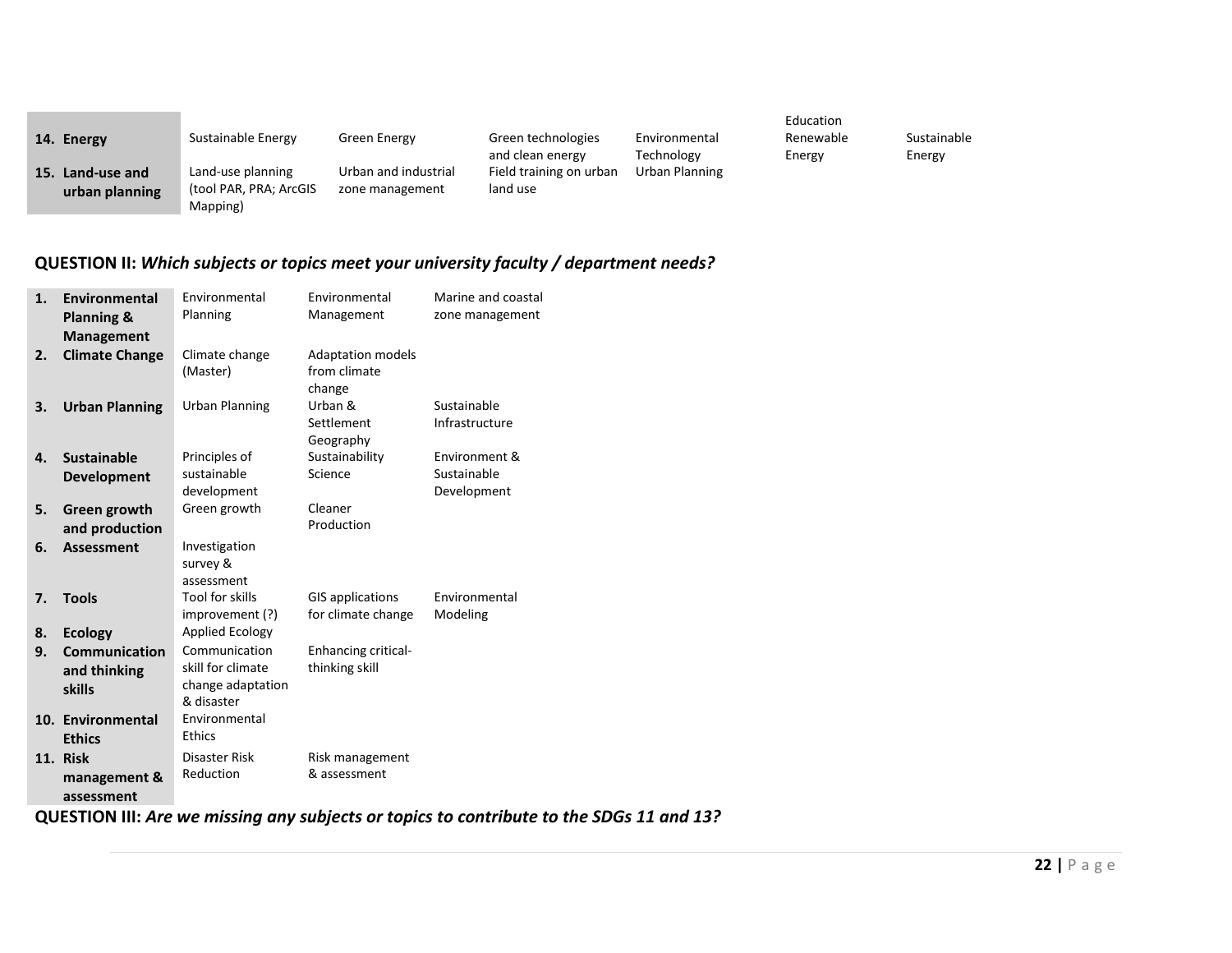| 1. | Urban<br><b>Sustainable</b><br><b>Development</b><br><b>Planning</b>              | Sustainable Development<br>Geography                          | Eco-city Development                                               | Sustainable<br>Environmental<br>Development                   | Sustainable agriculture in<br>urban dynamics  | Green city -<br>industrial zones | Green city planning                   |
|----|-----------------------------------------------------------------------------------|---------------------------------------------------------------|--------------------------------------------------------------------|---------------------------------------------------------------|-----------------------------------------------|----------------------------------|---------------------------------------|
| 2. | <b>Urban Climate</b><br>Adaptation,<br><b>Mitigation and</b><br><b>Resilience</b> | Urban climate resilience &<br>adaptation to climate<br>change | Climate change<br>(with contents in each<br>subject)               | Climate change<br>adaptation in urban<br>areas                | Urban Ecosystems                              | Ecosystem based<br>adaptation    | Urban resilience to climate<br>change |
|    | 3. Tools for<br>climate change                                                    | Use of climate tools for<br>social science                    | Public participatory<br>planning tool                              | Tools for climate<br>change assessment                        |                                               |                                  |                                       |
| 4. | <b>Climate change</b><br>monitoring &<br>surveillance                             | Carbon footprint                                              | Low carbon society                                                 | Citizen science to<br>enhance sustainable<br>urban governance |                                               |                                  |                                       |
| 5. | Sustainable<br>Governance                                                         | Risk governance                                               | Policy development                                                 | Public consultation for<br>urban vulnerable<br>people         | Environment & Health                          |                                  |                                       |
| 6. | Methodology                                                                       | Research seminar (climate<br>change-urbanization)             | Physical-social science<br>research methodology                    | Research/ science to<br>policy approaches                     | Community tailored<br>student program/project |                                  |                                       |
|    | 7. Skills                                                                         | <b>Environmental ethics</b>                                   | Environmental<br>communication                                     |                                                               |                                               |                                  |                                       |
| 8. | Environmental<br><b>Economics</b>                                                 | <b>Environmental statistics</b>                               | Climate change economics                                           |                                                               |                                               |                                  |                                       |
| 9. | <b>Cases studies</b><br>(regional,<br>cross-border)                               | Regional issues                                               | Cross-border studies<br>(environment)                              |                                                               |                                               |                                  |                                       |
|    | 10. Rural-urban<br>processes                                                      | Rural-urban resource<br>exploitation/access                   | Rural-urban interface<br>within global/regional<br>transformations |                                                               |                                               |                                  |                                       |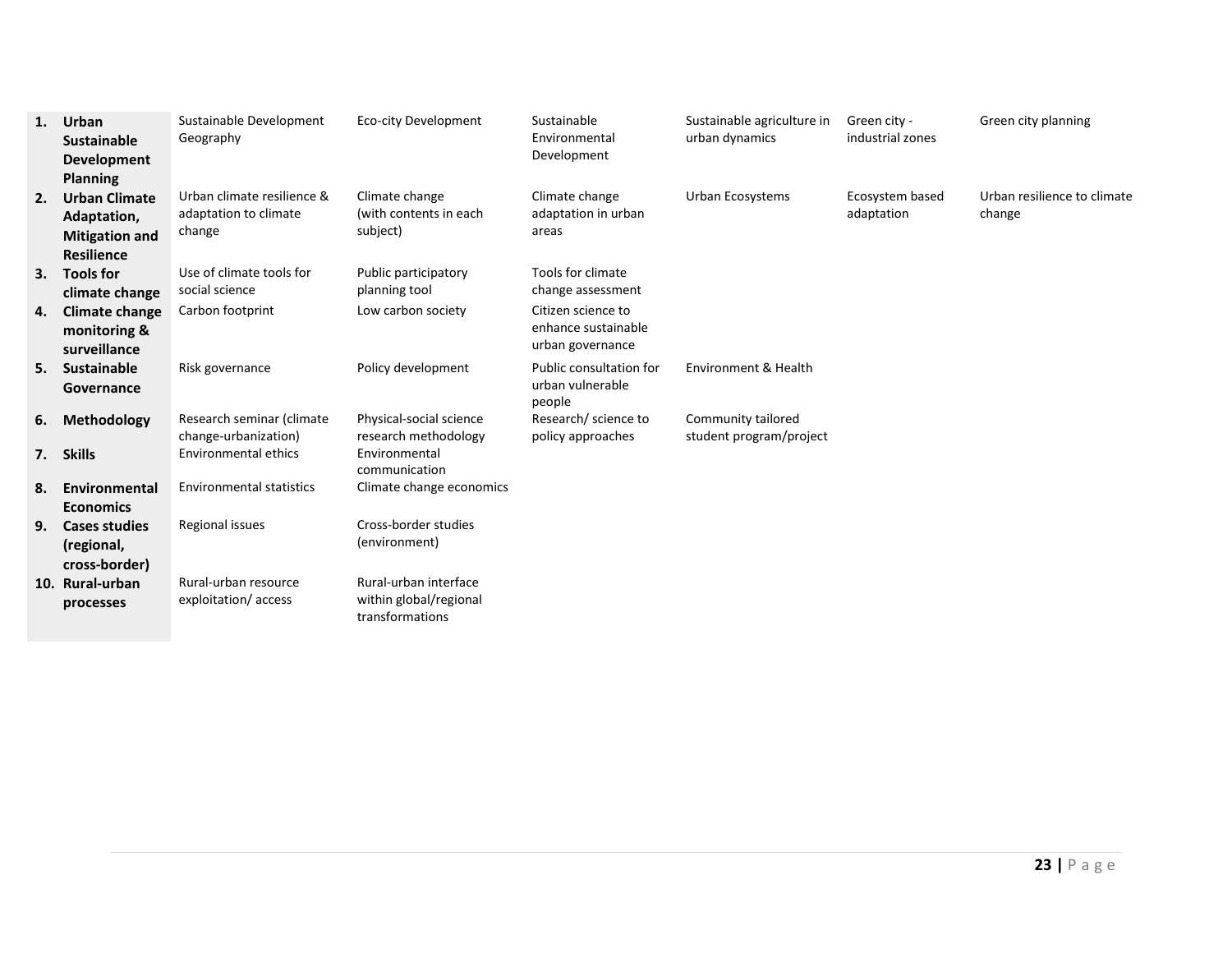### **ANNEX III**

### **BRAINSTORMING II: Important & Very Important Subjects**

#### **IMPORTANT SUBJECTS**

| 1. | <b>TOOL</b><br><b>DEVELOPMENT</b>                                                      | Geospatial application for sustainable<br>landscape   | GIS                                                           | <b>Environmental Modeling</b>       |                                                   |                                                       |
|----|----------------------------------------------------------------------------------------|-------------------------------------------------------|---------------------------------------------------------------|-------------------------------------|---------------------------------------------------|-------------------------------------------------------|
| 2. | <b>ENVIRONMENTAL</b><br><b>ASSESSMENT</b>                                              | <b>Environmental Impact Assessment</b>                | <b>Risk Assessment</b>                                        | <b>Technological Assessment</b>     |                                                   |                                                       |
| 3. | <b>ENVIRONMENTAL</b><br><b>MONITORING &amp;</b><br><b>SURVEILLANCE</b>                 | <b>Emissions Inventory</b>                            | <b>Environmental Monitoring</b>                               | Marine & Coastal Zone<br>Management | Air Quality<br>Management                         |                                                       |
| 4. | <b>ECOLOGY &amp;</b><br><b>APPLIED</b>                                                 | Ecology                                               | Human Ecology                                                 | Urban Ecology Management            |                                                   |                                                       |
| 5. | <b>ECOLOGY</b><br><b>TRANS- &amp; INTER-</b><br><b>DISCIPLINARY</b><br><b>RESEARCH</b> | Inter-disciplinary research<br>methodology            | <b>Research Methods</b>                                       | <b>Applied Research Projects</b>    | Trans-disciplinary<br><b>Research Application</b> | Applied<br>Sustainability<br><b>Research Projects</b> |
| 6. | <b>APPROACHES</b><br><b>GREEN</b><br><b>PRODUCTION &amp;</b>                           | <b>Cleaner Production</b>                             | Infrastructure Development                                    | Green Technologies                  | Renewable Energy                                  |                                                       |
| 7. | <b>GROWTH</b><br><b>ENVIRONMENTAL</b><br><b>ETHICS</b>                                 | <b>Critical Thinking</b>                              | Equity & Justice                                              |                                     |                                                   |                                                       |
| 8. | <b>ENVIRONMENT &amp;</b><br><b>HEALTH</b>                                              | <b>Public Health</b>                                  | <b>Environmental Health</b>                                   |                                     |                                                   |                                                       |
| 9. | <b>SUSTAINABLE</b><br><b>GOVERNANCE</b>                                                | Public Policy Advocacy/Environmental<br>Communication | Urban Governance                                              | <b>Sustainability Governance</b>    | <b>Sustainability Policy</b><br>& Planning        |                                                       |
|    | <b>10. BEHAVIOR</b><br><b>CHANGE</b>                                                   | Sustainability Psychology (Behavior<br>Change)        | Sustainable Community<br>(environmental, economic, community) | <b>Behavior Economics</b>           | <b>Behavior Change</b>                            |                                                       |
|    | <b>11. ENVIRONMENTAL</b><br><b>ECONOMICS</b>                                           | Mathematics for applying in<br>environment            | <b>Environmental Informatics</b>                              |                                     |                                                   |                                                       |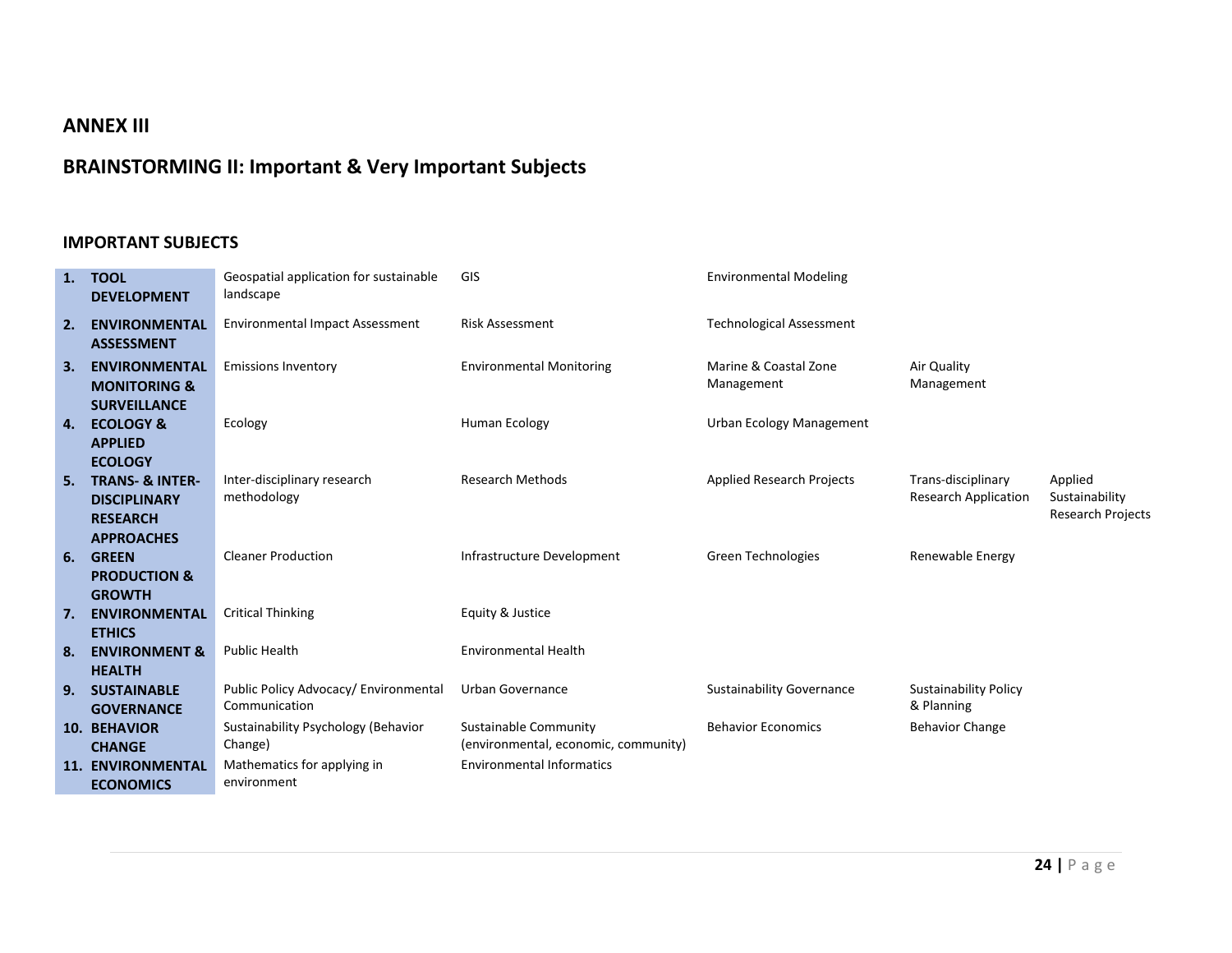#### **VERY IMPORTANT SUBJECTS**

| 1. | <b>CLIMATE</b>        | Climate Change       | Inter-disciplinary          |                             |                      |                             |                |                 |
|----|-----------------------|----------------------|-----------------------------|-----------------------------|----------------------|-----------------------------|----------------|-----------------|
|    | <b>CHANGE AS</b>      |                      | thinking towards            |                             |                      |                             |                |                 |
|    | <b>TRANS-</b>         |                      | sustainability              |                             |                      |                             |                |                 |
|    | <b>DISCIPLINARY</b>   |                      |                             |                             |                      |                             |                |                 |
| 2. | <b>SUSTAINABILITY</b> | <b>Public Policy</b> | Regional/ Country           | <b>Public Participatory</b> | Environmental        | <b>Environmental Ethics</b> | Gender and     |                 |
|    | <b>POLICY &amp;</b>   | Advocacy             | Policies of Sustainability  | <b>Planning Tools</b>       | Law                  |                             | Sustainable    |                 |
|    | <b>PLANNING</b>       |                      |                             |                             |                      |                             | Development    |                 |
| З. | <b>ENVIRONMENT</b>    | Natural Resource     | <b>Waste Management</b>     | Water Management            | Energy               | Air and Soil Management     | Environmental  | <b>Disaster</b> |
|    | <b>AND NATURAL</b>    | and Environmental    |                             |                             | Management           |                             | Administration | Management      |
|    | <b>RESOURCE</b>       | Management           |                             |                             |                      |                             |                |                 |
|    | <b>MANAGEMENT</b>     |                      |                             |                             |                      |                             |                |                 |
| 4. | <b>SUSTAINABILITY</b> | Sustainable          | Environmental               | Principles of               | Urbanization &       | Urban Sustainability        |                |                 |
|    | <b>THEORY &amp;</b>   | Development          | Sustainability              | Sustainability              | <b>City Planning</b> |                             |                |                 |
|    | <b>PRACTICE</b>       | Theories & Practice  |                             |                             |                      |                             |                |                 |
| 5. | <b>ENVIRONMENTAL</b>  | Strategic            | EIA, SEA, EQA               | Ecological                  | Sustainable          | Social Sustainability       |                |                 |
|    | <b>MANAGEMENT</b>     | Environmental        |                             | Economics                   | Economic             |                             |                |                 |
|    | <b>APPROACHES</b>     | Assessment           |                             |                             | Development          |                             |                |                 |
| 6. | <b>TECHNICAL</b>      | GIS, GPS             | Modeling                    |                             |                      |                             |                |                 |
|    | <b>TOOLS FOR</b>      |                      |                             |                             |                      |                             |                |                 |
|    | <b>ENVIRONMENTAL</b>  |                      |                             |                             |                      |                             |                |                 |
|    | <b>ASSESSMENT</b>     |                      |                             |                             |                      |                             |                |                 |
| 7. | <b>RESEARCH &amp;</b> | Research             | <b>Research Method</b>      | Internship project          |                      |                             |                |                 |
|    | <b>INTERNSHIP</b>     | Methodology &        |                             |                             |                      |                             |                |                 |
|    |                       | Data Analysis        |                             |                             |                      |                             |                |                 |
|    | 8. SKILLS             | Ethics               | <b>Communication Skills</b> |                             |                      |                             |                |                 |